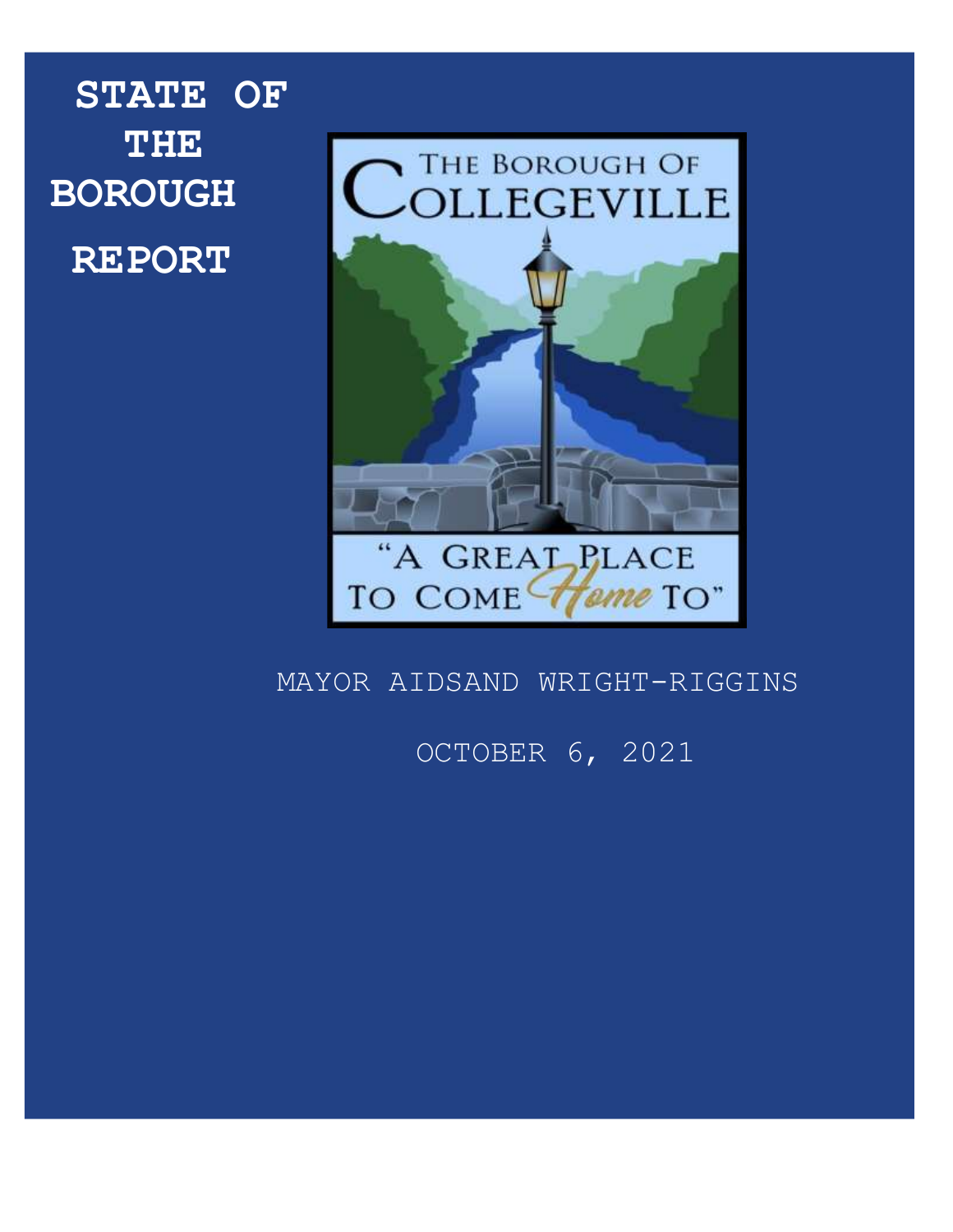# **STATE OF THE BOROUGH REPORT**

# **Mayor Aidsand. F. "Ace" Wright-Riggins**

### **October 6, 2021**



I am pleased to present to the residents, businesses owners, and academic community of Collegeville, what I hope will become an enduring tradition: **"The Mayor's Biennial State of the Borough Report"**. As mayor, the Commonwealth of Pennsylvania provides the borough's chief executive the privilege of identifying such strengths, opportunities, and challenges at a time of his or her discretion.

To my knowledge, no such report has ever been formally presented in the history of our 125 year-old borough. While I have provided generally monthly updates for the last 3 ½ years about weekly actions and activities I have taken as the mayor, representing and advocating for this community in various settings, I had not undertaken a full-blown **State of the Borough Report.** It is high time to change that! A Mayor's State of the Borough Report is consistent with this administration's 46-month record of transparency and accountability,

The purpose of this report is to provide an assessment of what makes Collegeville such a wonderful place to come home to and to identify opportunities and challenges for our borough in the days ahead.

This year, we commemorate the 125th anniversary of Collegeville as an incorporated entity. We are still in the middle of a devastating pandemic. Hurricane Ida has disrupted businesses and the lives of residents like no other natural disaster in our recent history. There are still lots of moving parts in Collegeville, Montgomery County, and the Commonwealth in the days ahead. Now is the time for such a report.

This report is intended to especially benefit the municipal administration of 2022-2023, whoever is sworn in as a Council Member or Mayor of Collegeville on January 4, 2022. These public servants will need to know what has been accomplished and **what real work still needs to be done in the days ahead.** Hence, this report is a non-partisan and non-political report.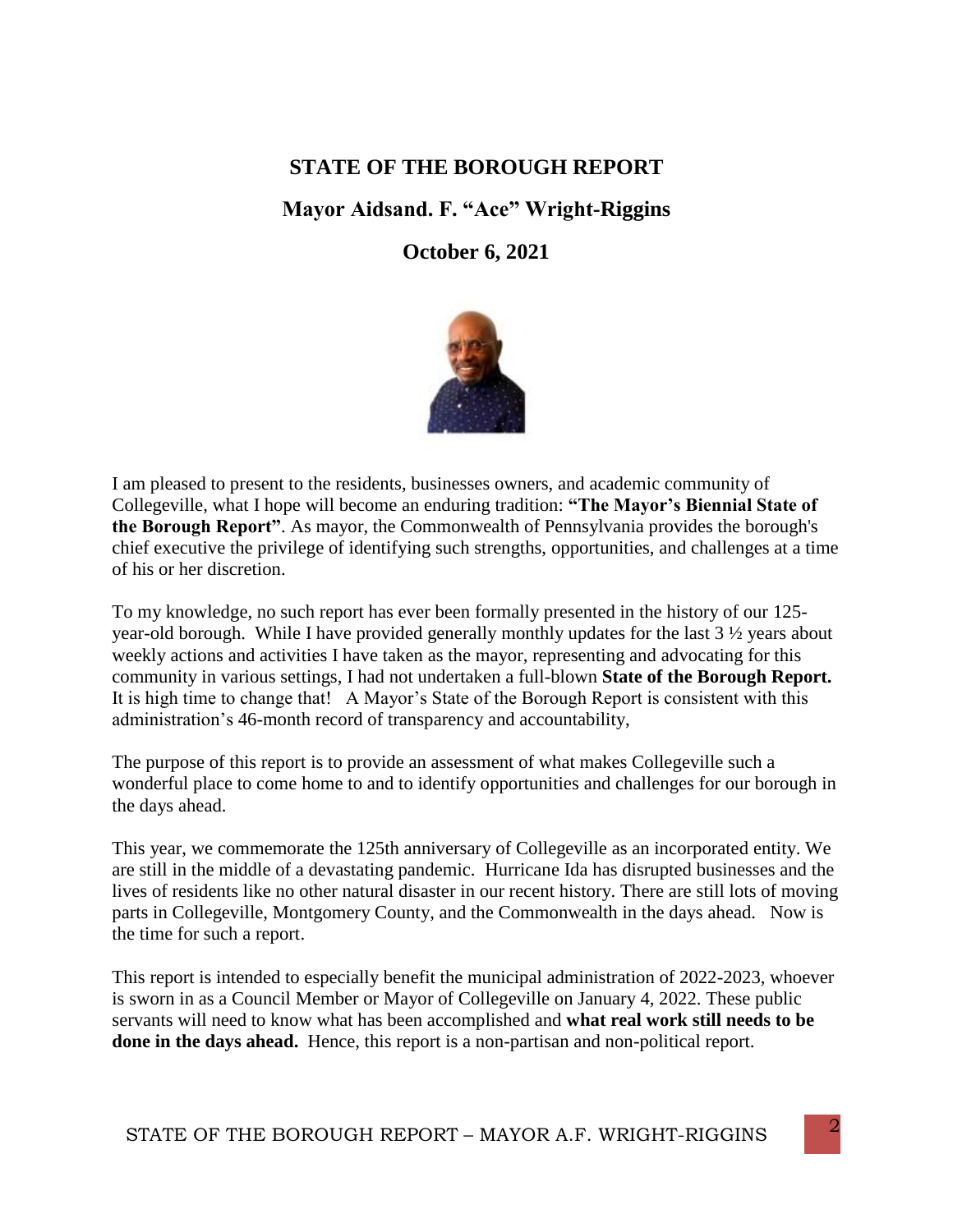While titled, **"The Mayor's State of the Borough Report",** I cannot take but a thimble full of credit for it. As Mayor, I see my role as that of a Drum Major, standing out in front of a band of highly competent instrumentalists, helping them to march in step and in rhythm with each other while acknowledging and affirming teach person's giftedness and skill set. More than anything, a mayor is the representative of the people, a voice of the people… men and women; young and old; red and blue and purple; blue collar, white collar, and people with no collar at all. People who seek to work together so that Collegeville is always known as a great place to come home to.

So, other than asking Borough employees, volunteer staff and Council contributors to keep to the theme, **"Collegeville: A Great Place to Come Home to"** as the backdrop to their reflections, and asking them to be as forthright as they can be regarding strengths, opportunities, challenges, and barriers facing Collegeville Borough… I have not added to nor deleted their assessments of what's right with Collegeville and what they believe Collegeville need to address. Other than some copy editing I have not sugar coated what they share in this report. As my grandma used to say, "It is what it is and it ain't what it ain't!"

Therefore, I wish to especially thank our administrative staff for their contributions to this report. Borough Manager, Tamara Twardowski, Police Chief Bart Bucher and Collegeville Fire Company President Craig Penuel have gone above and beyond the call of duty. Each of their reports identify what makes Collegeville so special. Yet, each of their report's also site sobering issues that this Council and this community must address in the very near future. I am the mayor, but I am not anyone's boss. I requested an inspiring yet proscriptive report and they each delivered. I am deeply appreciative of them and for their contributions to this report.

This report is also truly the result of the efforts of our Collegeville Borough Council. They are amazing and extraordinary human beings. Prior to my coming into office almost four years ago, it was evident to me that the majority of then Council Members had little to do other than showing up for a two-hour Council meeting on the first Wednesday night of the month. That has radically changed. Council members are now leading and staffing active committees, giving many hours each month toward Collegeville being a safe, vibrant, diverse and sustainable community.

Council Members are working hand in hand with agencies in and around our borough and county. Council members are acting as seconded staff in many ways, getting out newsletters, cleaning up our parks, redeveloping websites, interviewing neighbors, helping flood victims, advising business owners, reclaiming accountability and oversight for important constituent services. I applaud the Council. I applaud them when I agree with decisions they make. I applaud them when I would have decided or acted differently. Each one of them is a public servant. Each and every one of them wears their role as a loose garment. There are no big "I's" and "little yous" among them. Collegeville Borough is one of a handful of municipalities in Montgomery County that has chosen not to compensate its elected officials for their service. Yet, these women and men give their all, in service to our community. I salute them all! Our borough is a small one, but it has done some really big things. This report chronicles some amazing accomplishments over the last few years. To name but a few in this introduction: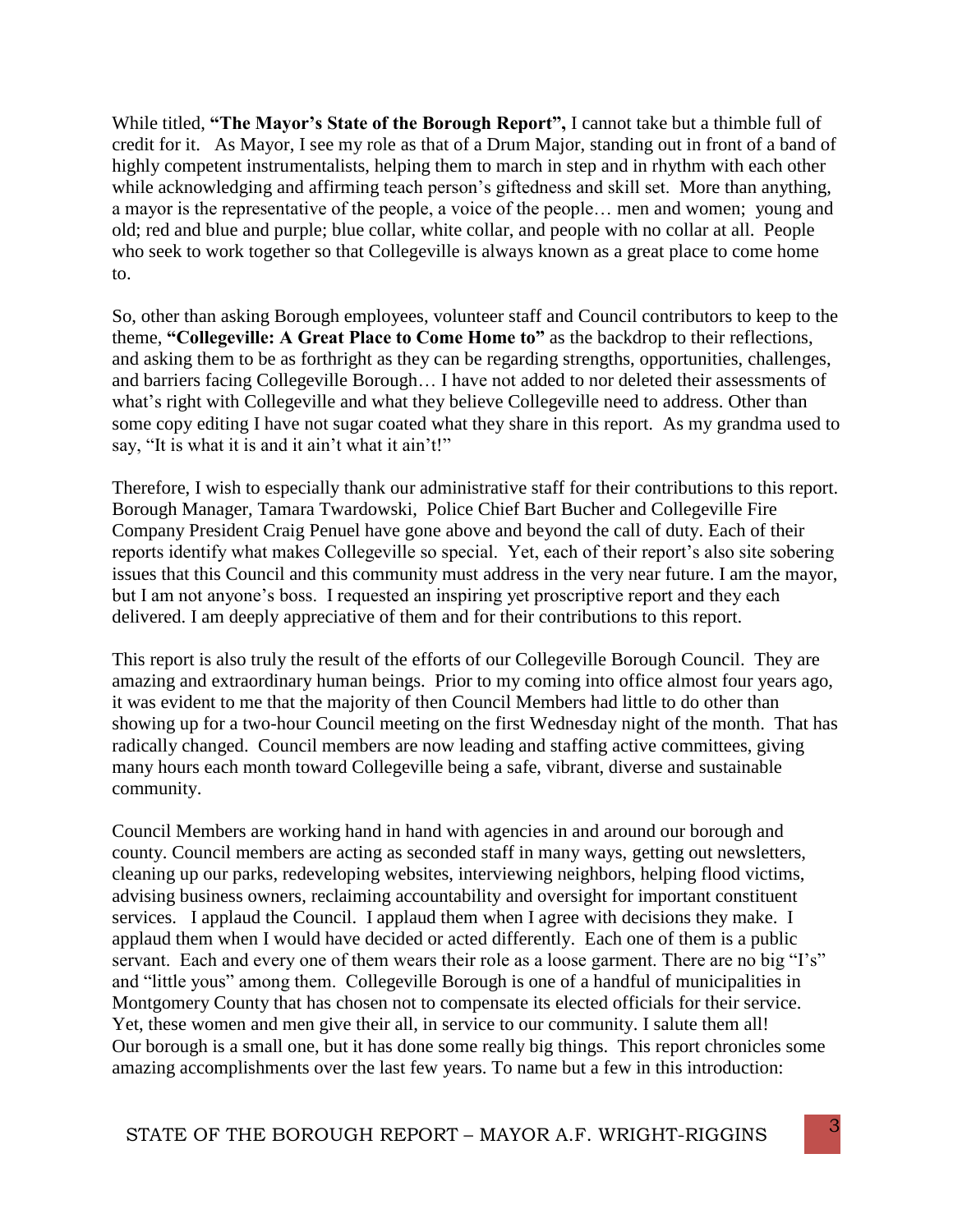- The completion of a state of the arts building for the Collegeville Fire Company, complete with a meeting rooms space for the community as well as an exercise room so that first responders can maintain physical fitness without having to pay out of their own pocket to join a gym.
- The completion of Schellhase Commons at Ursinus College, housing a bookstore and coffee shop that are open to the public.
- The development of new housing units throughout the borough for young families and empty nesters, simultaneously addressing our need for more affordable new homes, allowing older person to age in place and increase our tax base.
- Dramatic improvement in Borough Communications, with a new website, a new newsletter.
- Improvement to Community Park including increased security at jointly owned and operated Waterworks Park.
- Improvements to some of our streets, making the safer for residents and pedestrians.
- The naming of a Human Relations Commission that will begin educating and empowering our community regarding diversity, equity and inclusion without any increases to borough budgets or expenses
- The expression of a caring and compassionate Community Policing process that addresses the challenges of those who are addicted to opioids and addresses an historically unjust bail system

These are but a few of the accomplishments named in this report.

But there are challenges as well for this small borough:

- Our infrastructure is aging. Building, roads, sewer systems will need to be replaced.
- For decades, there has been inadequate planning by the Council and administrative managers. Strategic Planning by the Council in collaboration with the Borough Manager has begun, but we are playing catch-up. We must both address the day to day cost of doing business as a borough while looking towards how we address major anticipated capital expenditures in the future.
- We will lose some incredibly good staff people over the next few years. We will need to identify and recruit competent and accomplished successors.
- A Council culture of collaboration and cooperation must be maintained. We must never revert to the old days of us and them; or red and blue; or my way or the highway. For us, it must always be how do we solve the problem. We must do our best from seeing each other as "the problem:

These are but a few of the challenges and opportunities presented in the report.

I look forward to discussing this report with you in the days ahead. Even more, I look forward to our team of professional, our council and our mayor using this report as a springboard for constructive action in the months and years ahead. Thank you all for helping make Collegville Borough a Great Place to Come Home to!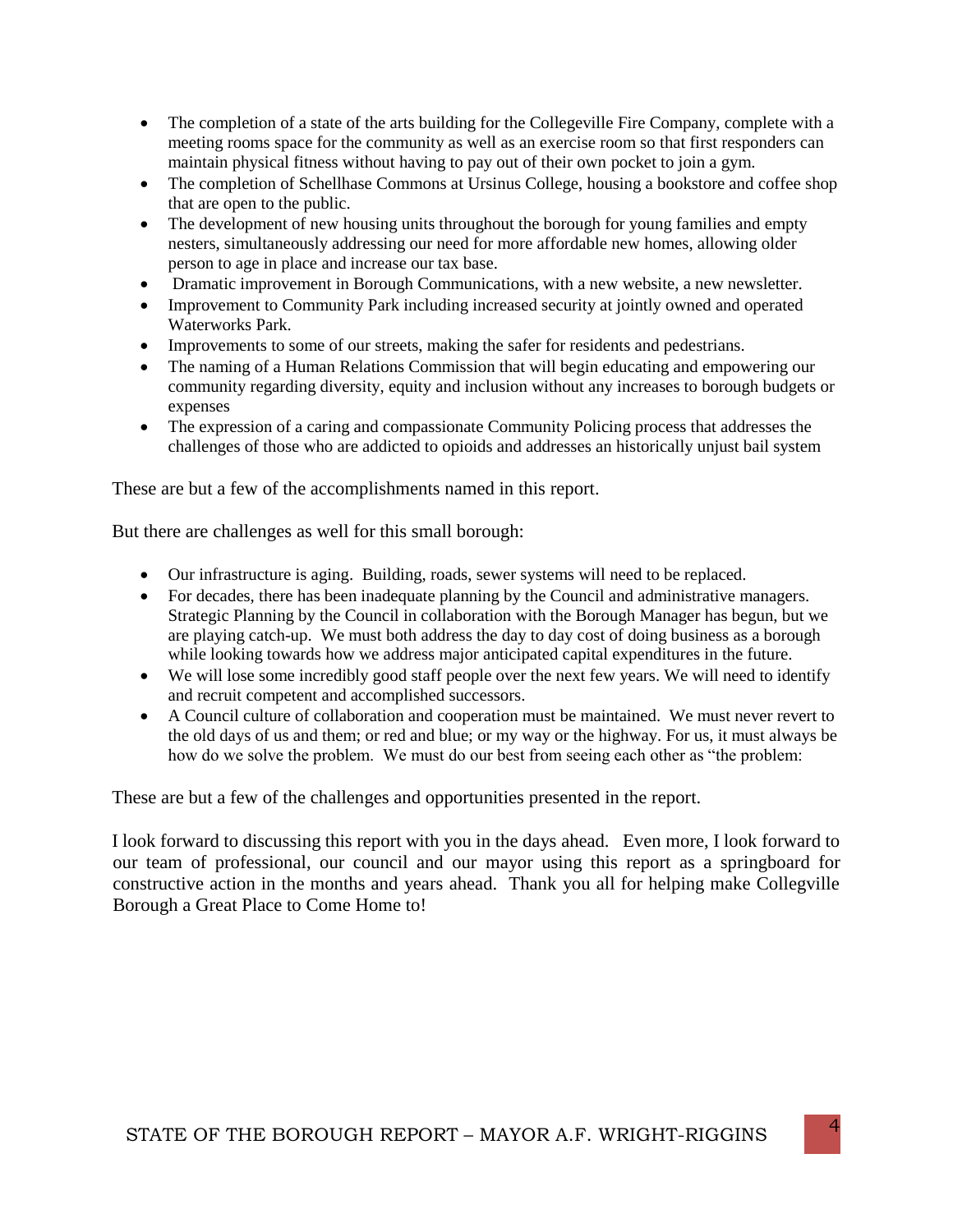# **REPORT OUTLINE**

| $\Box$ Aidsand F. Wright-Riggins, Mayor         | Page 2  |
|-------------------------------------------------|---------|
| $\Box$ Tamara Twardowski, Borough Manager       | Page 6  |
| $\Box$ Bart Bucher, Chief of Police             | Page 9  |
| $\Box$ Catherine Kernen, Business Development   | Page 15 |
| $\Box$ Craig Penuel, President of Fire Company  | Page 18 |
| $\Box$ Craig Farr, Streets and Public Safety    | Page 21 |
| $\Box$ Shannon Spencer, Communications          | Page 23 |
| $\Box$ Valarie Beckius, Regional Planning       | Page 25 |
| □ Gary Hoffmann and Cathy Kernen, Personnel     | Page 27 |
| $\Box$ Kathy Costello, Parks Committee          | Page 28 |
| $\Box$ Heather Lobban-Viravong, Ursinus College | Page 31 |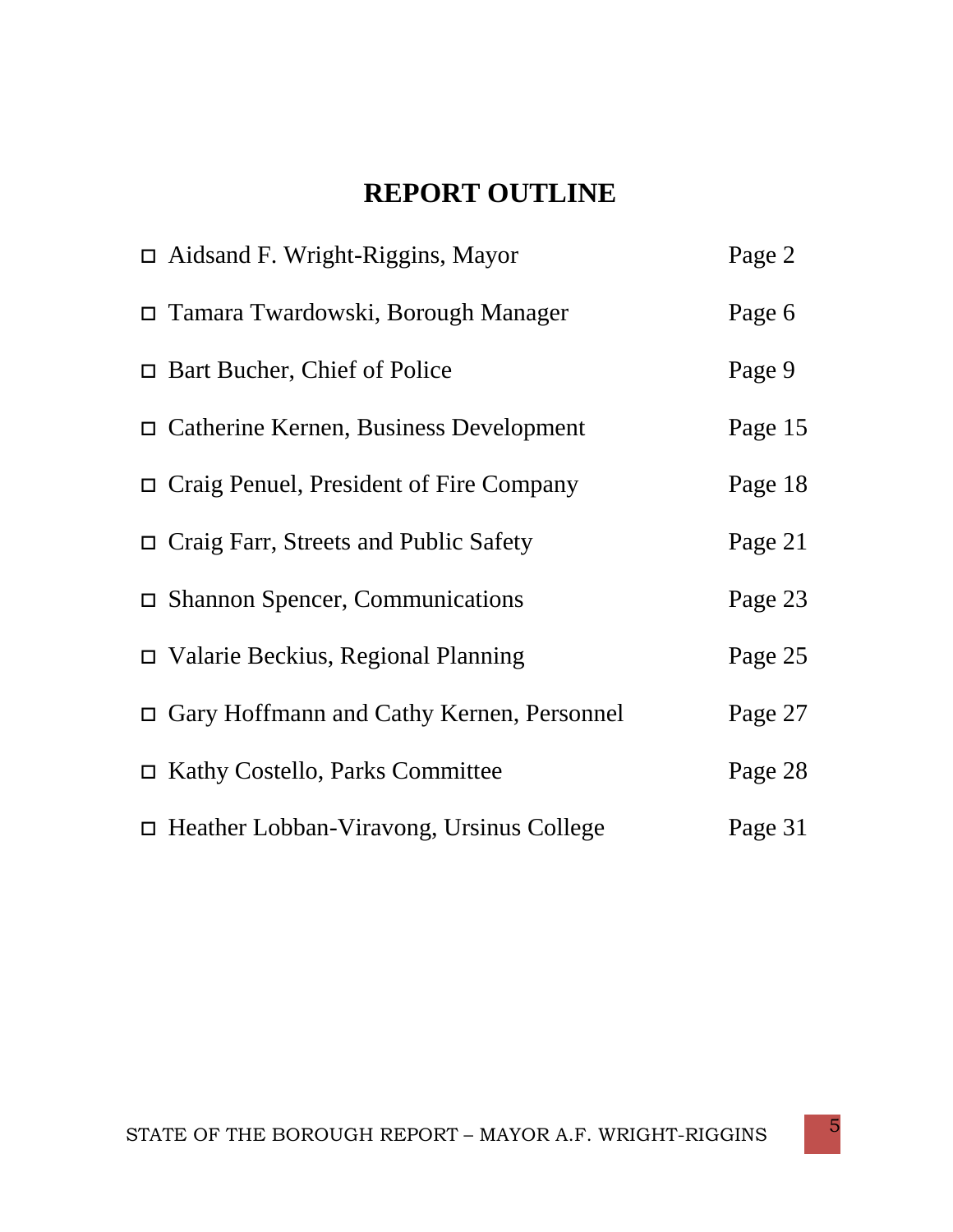# **Tamara Twardowski Borough Manager**



Collegeville Borough has many assets that make it a great place to call home. The area has historical significance dating back to 1700's and is home to many beautiful, historical buildings. The residents who call the Borough home are caring and diverse. The Borough itself it led by a caring, compassionate Council, who value financial responsibility, sustainability, diversity and equality, transparency and open government and economic redevelopment. The Borough administrative staff is committed to carrying out the vision of Council and the Borough is fortunate to have a caring, loyal Police Department with many long-time members, some of whom live within the community itself.

While Collegeville is already a great place to come home to, there are challenges that the Borough will face over the next 5 years that it is important to recognize these so we can plan accordingly. Three main areas of concern are infrastructure, personnel, and finances. A fourth area , of more immediate concern, is the flooding that happens in the Borough, specifically along the Perkiomen. While this area has dealt with flooding for decades, the last few years have showed record-breaking storms back-to-back in 2020 and 2021. Many of the residents have been severely impacted and two homes have been completely destroyed. The Borough will be working with FEMA and the residents to see if we are eligible to apply for hazard mitigation grants, which would grant funding to purchase the properties from the owners and turn them into open space.

The Borough's infrastructure needs include Borough Hall, multiple culverts, and an aging storm sewer system. Borough Hall is nearly 30 years old, and the building itself has been outgrown. While current needs include more space for employees, storing files, and holding comfortable,

STATE OF THE BOROUGH REPORT – MAYOR A.F. WRIGHT-RIGGINS 6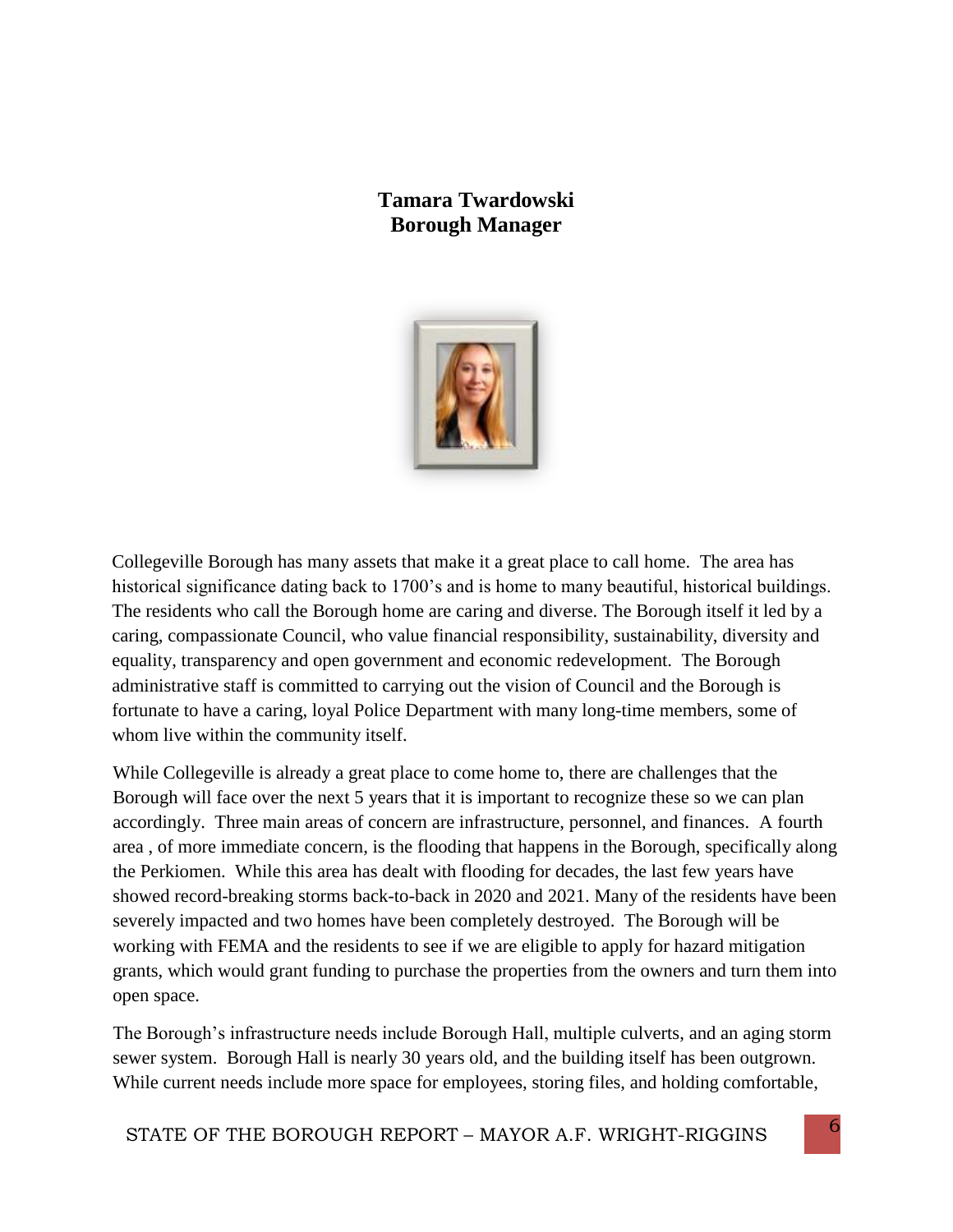socially distanced public meetings and events, the facility itself has maintenance needs. The roof and the HVAC systems are reaching the end of life stage and replacements need to be considered in future budgets. There are three older culverts on Eighth, Fifth, and Sixth Avenue, and two of which will need to be replaced in the next five years, with the third potentially needing replacement in the next decade. Many of the residential developments in Collegeville are between 25-35 years old and many of the storm inlets and stormwater facilities are beginning to show their age and will need to be replaced or upgraded.

Borough Council is committed to employing staff who move the Borough's vision forward. Over the next few years, the Borough will see the retirements of the Treasurer and multiple members of the police department, including the Chief. It will be a crucial when recruiting employees to ensure that the selected candidates are excited and willing to be part of the team. People that are constantly striving to ensure the values of equality, transparency, sustainability fiscal responsibility and planning are considered and adhered to. Additionally, current civil unrest and protests against law enforcement agencies nationwide has been disheartening to the many police officers who are truly good people and to the communities they serve. Collegeville Borough has been able to maintain good relations with the community and while law enforcement candidates are at an all-time low, we believe this relationship will assist us with recruiting good candidates.

Over the next few years, the Borough will be working on long range budgeting and planning. In the past, there was not a focus on capital planning and budgeting, and many of infrastructure concerns discussed have not been planned for or budgeted. The Borough currently runs a tight budget and while balanced, there is little net revenue left to put towards capital expenses. In addition to expenses due to aging infrastructure, the Borough is continually faced with regulations from the state and federal governments such as our Municipal Separate Storm Sewer System (MS4) permit. Under this permit, the Borough is required to reduce pollutions by improving current storm water facilities or doing new projects such as stream bank restoration. These MS4 projects, along with the culverts, inlets, and either repairs or renovations to Borough Hall, in excess of a million dollars, will need to be budgeted. Current administration is reviewing expenses, seeking proposals services, and reducing expenses where possible. However, with the large capital improvements that will need to be financed over the next 5 years, the fiscal health of the Borough is one that needs to be a priority.

While the Borough faces many challenges, it also has exciting opportunities. The Borough is home to Ursinus College and a relationship has been cultivated over the last few years which has led to a partnership which allows the residents of the Borough to have access to the arts, music, and entertainment provided on campus. The new Schellhase Commons houses a bookstore and coffee shop that are open to the public. Additionally, the college has provided both financial support and volunteer hours for projects throughout the Borough. Most recently, the college has paid for expanding the backstop at the community ballfield and the students have assisted with park cleanups and painting the Scout cabin. These resources are invaluable to the community

STATE OF THE BOROUGH REPORT – MAYOR A.F. WRIGHT-RIGGINS 7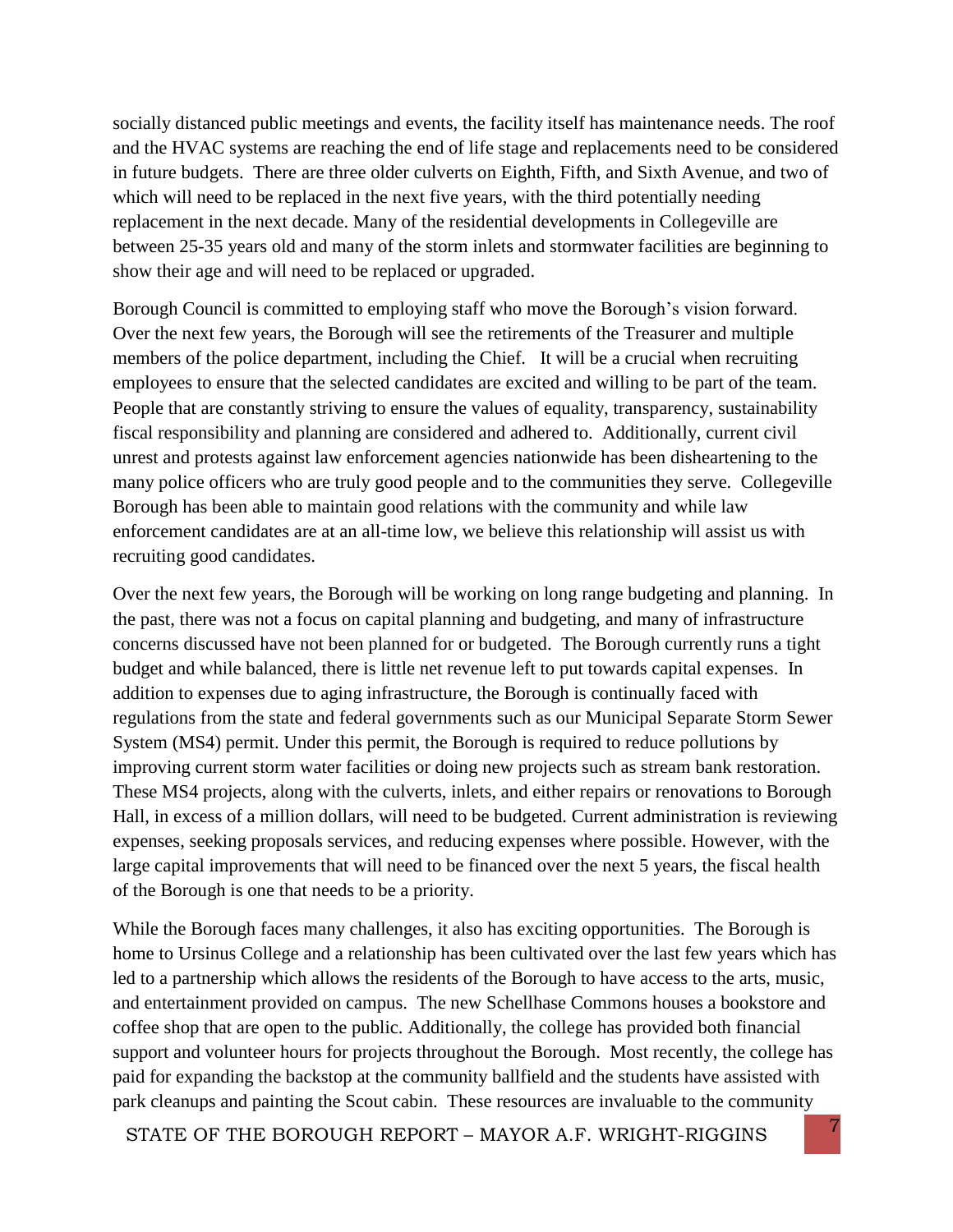and we look forward to finding other ways we can collaborate with the College to benefit residents and students alike.

While Ursinus owns multiple properties in the 400 block of Main Street currently used as student housing, their goal is to eventually move students to campus, leaving the 400 block properties open for redevelopment. Redevelopment would bring new businesses to the Borough, create additional tax revenues with the hope that this will allow more opportunities for our residents to dine and shop locally. The current vision includes a mix of rehabbing historically and architecturally significant properties such as was done at the Commons, along with the removal and replacement of other buildings to allow 3-4 story buildings with retail and restaurant on the first floor and residential units being built on the top floors. Additionally, the Borough and Ursinus would like to create a welcoming town square area at Clammer Hall, where there could be gathering spaces for the community on the outside lawn.

To aid in the redevelopment and to try to address the deficiencies with the Borough Hall building, a 6.5 million dollar grant that would partially assist in renovation and enlargement of Borough Hall. If awarded, this grant would be an enormous opportunity for the Borough to provide better services to the community at reduced taxpayer expense. The Borough will continue to try to look for grant opportunities for not just redevelopment, but also parks and recreation, hazard mitigation, and other infrastructure.

The Borough has worked hard over the last few years to develop communication avenues and strategies to enhance transparency and to make it as easy as possible for residents to access information. This presents other opportunities to continue to reach out to the community and ask for their involvement in decision-making, policy development, and for community assistance. We continue to reach out to residents through Facebook, the website, a monthly newsletter, our park sign, and targeted mailings to try to get input from the residents. The Borough would like to pursue adding a digital sign in the next few years that would allow even greater transmission of information.

Improving Collegeville's parks and open space, while challenging, is also a great opportunity. With feedback from residents through the park committee, the Borough is focused on choosing improvements and making policies that meet the needs of our residents. We have also utilized grant opportunities to provide funding for some of these projects so that there is minimal expenses to the taxpayers. The Borough will continue to look for grant opportunities to both improve the local parks in an effort to maximize the tax dollars used to support the parks.

While facing some challenges, the Borough has the assets to overcome. The Council, community and staff are comprised of talented, compassionate, and dedicated individuals who are committed to making Collegeville the best it can be. Over the last year, I have been impressed with that commitment and I am excited and grateful to be a part of it. I look forward to working with Council and the community to put these challenges behind us and keep Collegeville a great place to come home too.

STATE OF THE BOROUGH REPORT – MAYOR A.F. WRIGHT-RIGGINS 8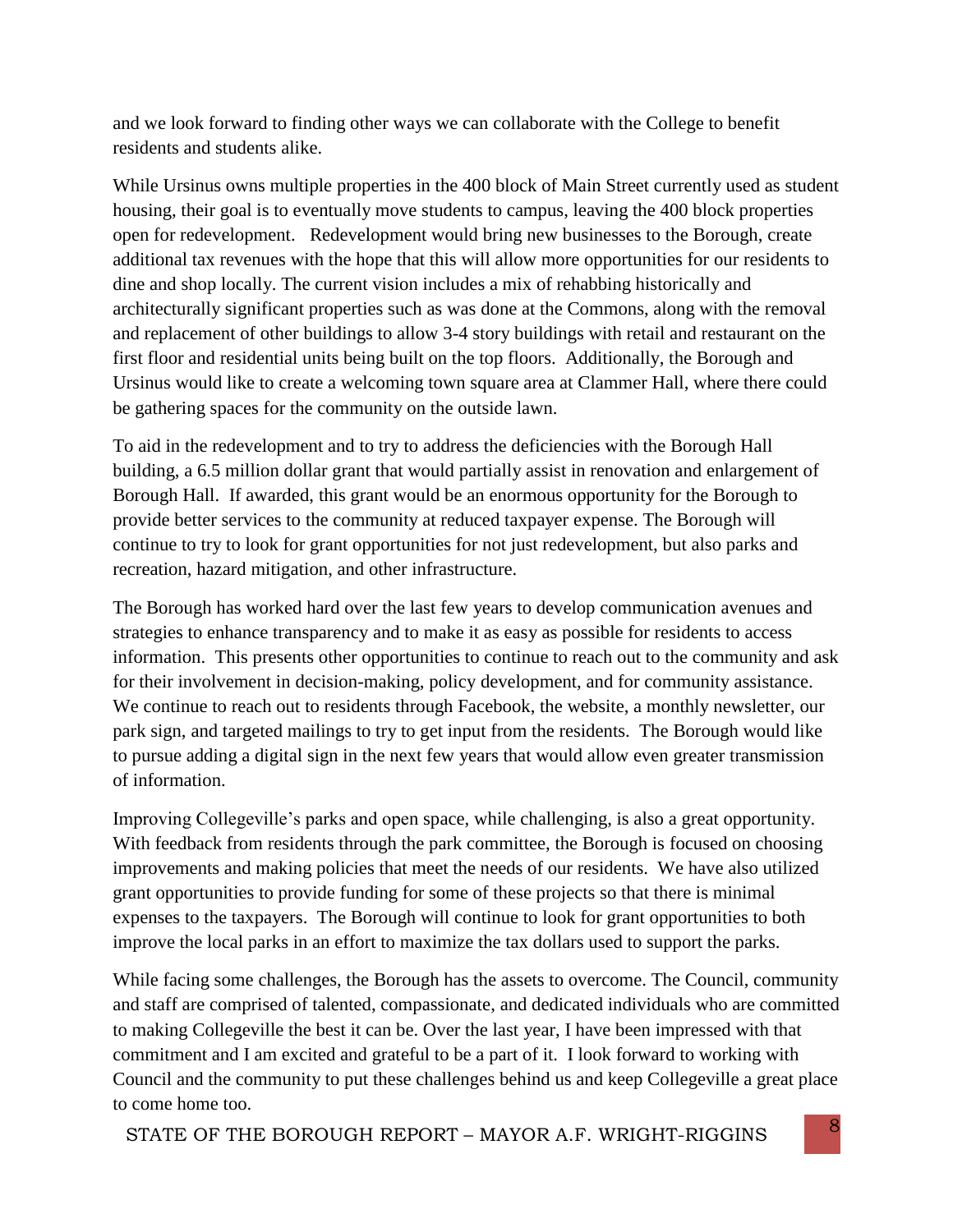#### **COLLEGEVILLE POLICE DEPARTMENT**

#### **Chief Bart Bucher**



The Collegeville Borough Police Department is comprised of eight full-time Police Officers who strive to perform police services in a highly professional and ethical manner, in partnership with the community we serve. The mission of the Collegeville Borough Police Department is to promote, preserve and deliver a feeling of security, safety and quality services to members of the community in a courteous manner, while diligently working to resolve quality of life issues.

Our commitment is for Collegeville Borough to remain one of the safest communities in which to live and work in Montgomery County. In addition to our Police Department working 24 hours a day/7 days a week, we have Officers that are part of County-wide initiatives and task forces. These include:

- 1. Montgomery County SWAT- West Region
- 2. Montgomery County Major Incident Response Team
- 3. Valley Forge Area DUI Task Force
- 4. Valley Forge Area Aggressive Driving Enforcement Team

Our Officers have a great working relationship with the Holy Cross Regional Catholic School (Grades K-8) and regularly walk through the school and interact with students, staff and teachers.

Ursinus College is a big part of Collegeville Borough. Our Police Department has worked hard over the years to form a strong relationship with the Student Affairs Office and Campus Safety. Evident of that relationship is the fact that our Chief of Police was invited to be part of the interview process for the past two searches for Campus Safety Director.

#### **Positives in Police Work**

Over the past several years there have been few positives in the Law Enforcement profession. Everyone has witnessed the numerous examples of police wrongdoing all over the news and social media including the murder of George Floyd. The days and weeks afterwards brought civil unrest and chaos throughout the country. Chief Bucher is proud of the way Police Departments in Montgomery County responded and proud of how the leadership in our borough responded.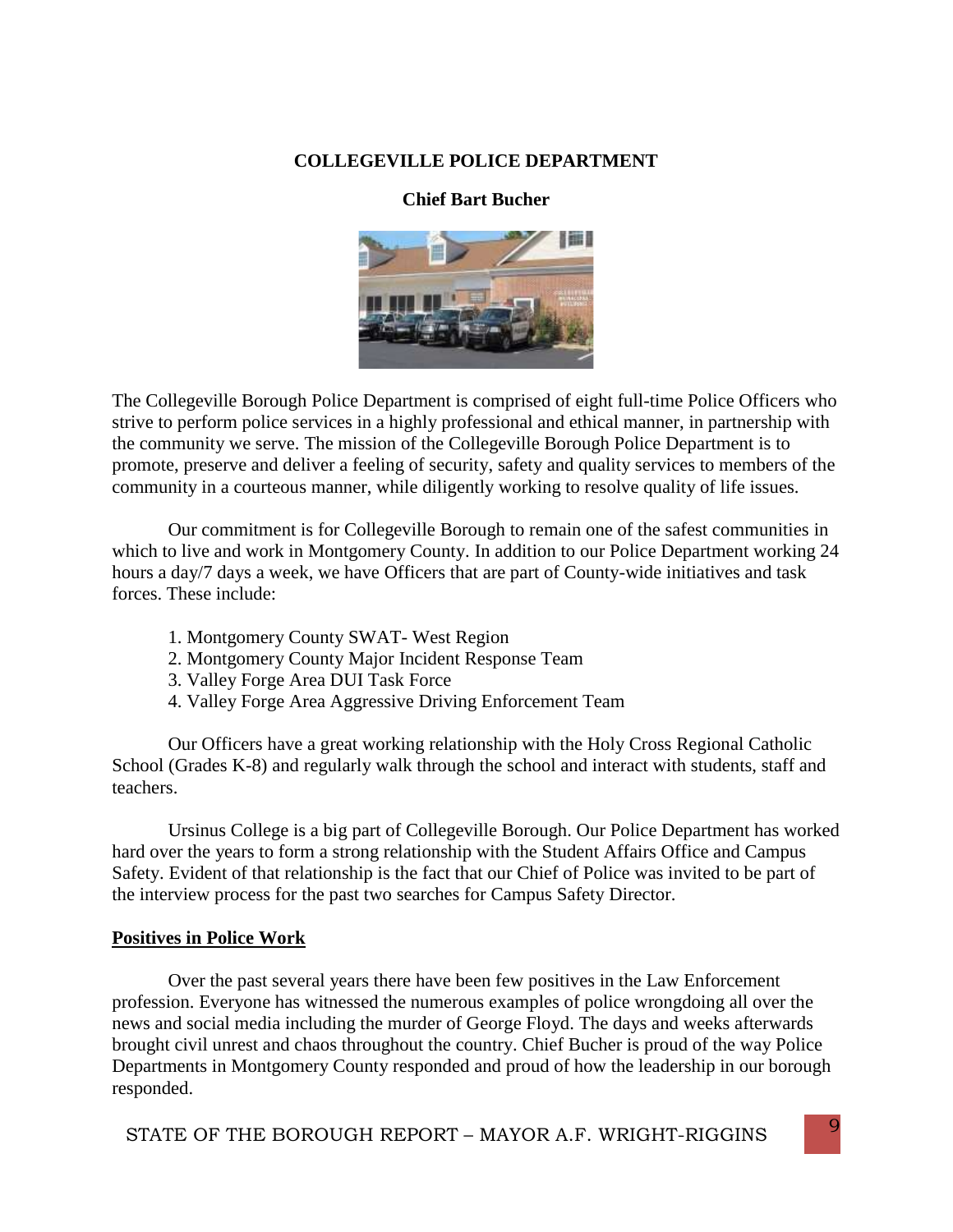The Montgomery County Police Chiefs Association responded with a strong statement that was shared with the media and disseminated to every municipality and police officer in the county:

*The Police Chiefs' Association of Montgomery County would like to express our heartfelt sympathies to the family of Mr. George Floyd. Just like each of you, we witnessed the video of Mr. Floyd's death and were appalled by what we saw. Police brutality, callousness, and failure to render aid are unacceptable in Montgomery County Law Enforcement. As an organization, we are committed to providing our members with the guidance to help establish rigorous officer selection processes, on-going use of force and de-escalation training, state and/or international accreditation, strict professional standards and citizens' complaint processes. This guidance is provided to help all of our departments to achieve the highest level of professionalism.*

*While some may look at this video and believe that nothing has changed in policing, much has changed in Montgomery County. Over the past several years our police departments have gone to great lengths to engage with the communities we serve. These engagements are not merely public relations events, but meaningful and productive dialog with community members, community leaders, clergy and groups dealing with different forms of racial injustice. Many of our Chiefs are board members in these groups and work diligently to reduce inequality in any form in our county. In February of this year, our Executive Board met with the leaders of the Montgomery County Chapters of the NAACP to continue to improve the relationships between the police and the communities we serve. We have also taken a strong stand against inappropriate conduct committed by officers and have made the sanctity of human life a guiding principle in our agencies.*

*As an association we join with you in your disgust of what you saw in that video, but we ask you to not let this incident destroy the progress that we have made here in Montgomery County. We ask you to keep working with us to keep injustice and violence from our county. As we all mourn the loss of Mr. Floyd, let us come together and continue to communicate so that we can keep fighting against racial injustice and make Montgomery County safe for all persons. The police officers in Montgomery County take an oath to serve and protect all of our citizens and to never discriminate based on a person's race, ethnicity, religion, or sexual orientation. Our officers have continuously shown that they are compassionate and caring individuals who are willing to sacrifice their safety for their fellow citizens*

Collegeville Borough leaders responded with "A Collegeville Area Memorial for George Floyd" held in the Collegeville Community Park. This gave everyone in the Borough - residents, council members, police, Ursinus College leaders, and county and state politicians a chance to come together to express their sorrow and disappointment while also expressing their commitment to help bring equality to our community in a non-violent and civil manner.

Following this event, a Black Lives Matter demonstration was held in Collegeville Borough along the Perkiomen Bridge. Approximately 200 people were in attendance and these demonstrations continued every Saturday for the next four weeks. Officers from the Collegeville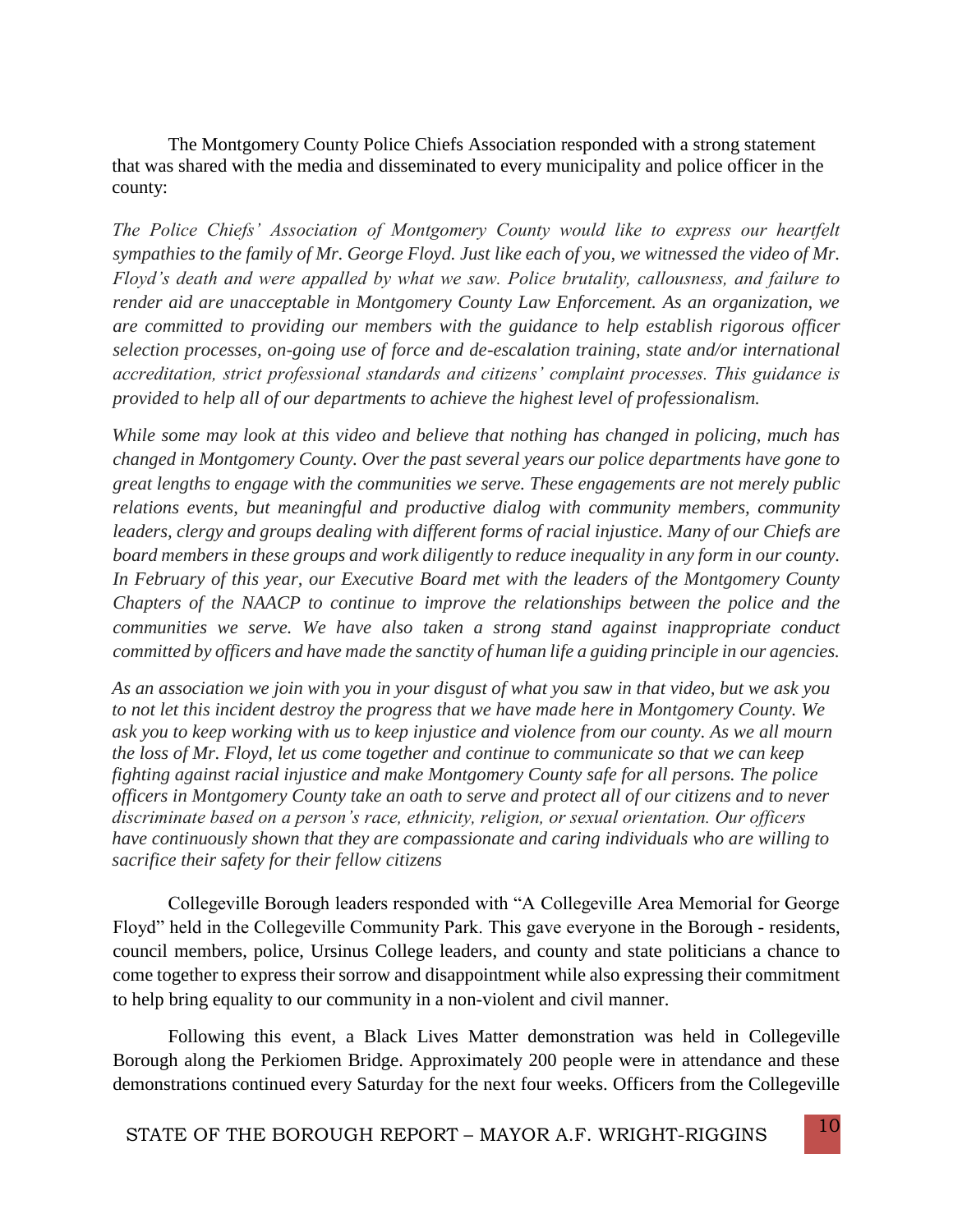Borough Police Department were present at each demonstration and were able to peacefully communicate with everyone in attendance to ensure that they had a chance voice their concerns over social injustice.

Over the past year calls for police reform, social justice and improvements to our criminal justice system have swept across our country, our Commonwealth, and our region. The Police Chiefs' Association of Montgomery County, representing Chiefs from all Montgomery County police departments, carefully listened to and discussed these impassioned calls for change.

As a result of these conversations, the Police Chiefs' Association of Montgomery County has collectively identified the following action items that will have a positive impact on policing. More importantly, these initiatives will help to improve the trust and confidence of the communities we serve.

- 1. Make polygraph examinations mandatory during the pre-hire background investigation for each law enforcement candidate.
- 2. Establish a statewide periodic Mental Fitness for Duty requirement for police officers. This initiative would help both troubled officers and the people they serve. Establish grant funding for this initiative.
- 3. Authorize funding and grants for the purchase and maintenance of body camera systems and other non-lethal police equipment.
- 4. Prohibit the release of "mug shot" booking photos to the media unless the arrestee is determined to be a threat to the safety of the community or if the release is pertinent to an ongoing investigation. Determine specific guidelines when and when not to release.
- 5. Reform the Act 111 Arbitration System; return authority to civil service or local agency adjudication processes. Establish state standards and policies to uniformly discipline and terminate officers.
- 6. A law enforcement review board, if established to investigate police misconduct, should include law enforcement professionals that have knowledge of police procedures.
- 7. Provide a fifty percent reimbursement to an agency for each officer they put through the Police Academy (Act 120) and provide supplemental funding for enhanced Act 180 training.
- 8. Require and create a grant system to support a more integrated approach of social services for our mental health system. This integrated approach with county and state services should require response capabilities when needed and significant follow-through with the patient/victim.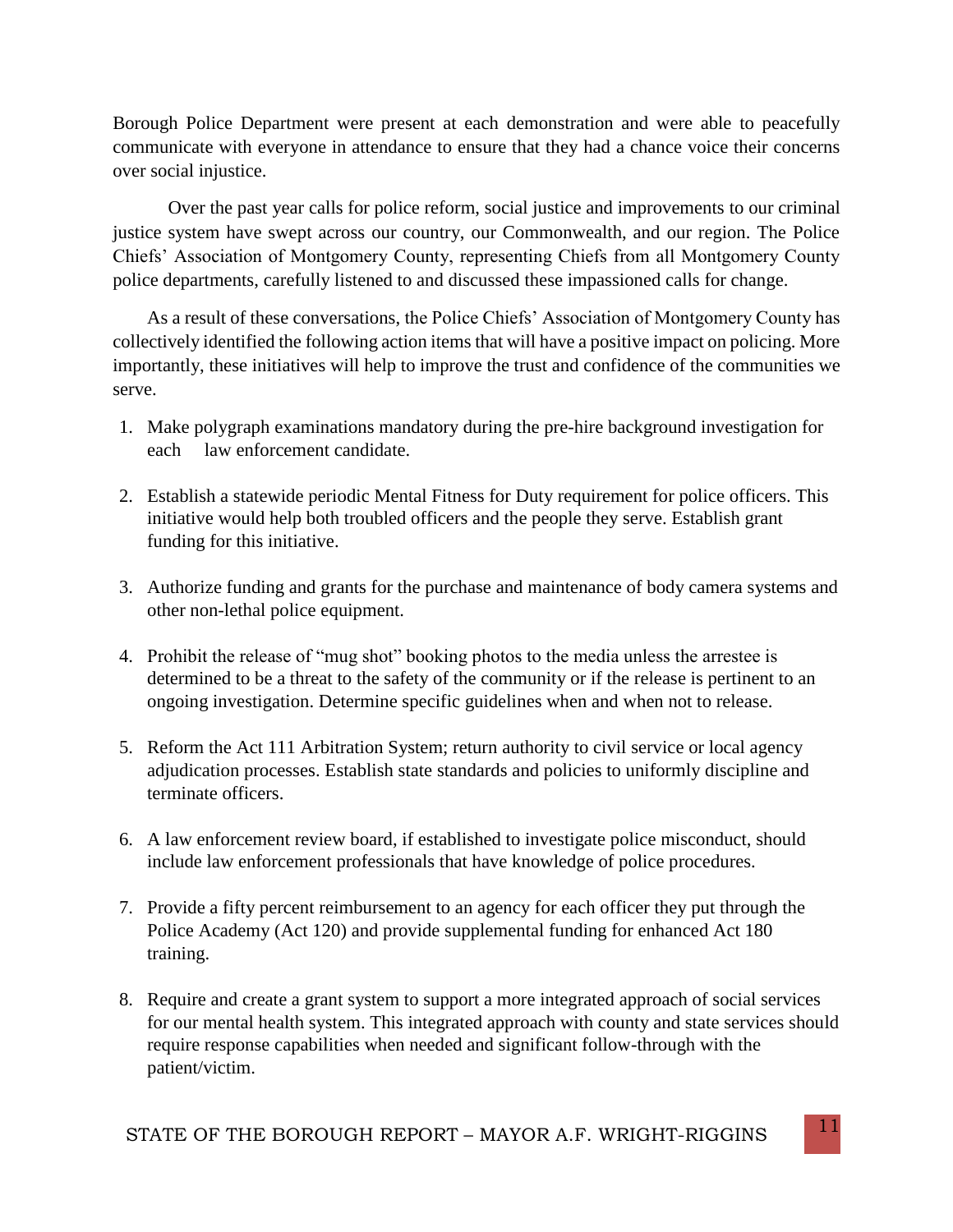- 9. Enact statewide standardized baseline policy requirements and training as it relates to:
	- Crisis Intervention
	- Use of Force
	- Bias Based Policing
	- Implicit Bias
- 10. Revise traffic citation forms to include the race of the driver to aid with the documentation of traffic investigations.
- 11. Add incentives for agencies who commit to the PA Law Enforcement Accreditation Program (PLEAC).
- 12. Encourage partnerships with colleges and universities for scholarship opportunities for law enforcement officers. Consideration for the Commonwealth of Pennsylvania to provide college tuition for full time officers to obtain their undergraduate degree.
- 13. Require all law enforcement agencies to fully disclose personnel information to other law enforcement agencies on employees who are terminated, resign in lieu of termination, retire in lieu of termination or otherwise be separated in lieu of termination or those that fail to make probation.

The Montgomery County Chiefs will continue to work with legislators and hopefully they can effect meaningful change that will benefit the policing profession and the citizens they all serve.

## **New Initiatives**

## **Opioid Epidemic**

Law Enforcement in Montgomery County has worked tirelessly over the past 15 years to establish programs that will curtail the number of residents in our area that develop an addiction to opioids. The Collegeville Borough Police Department Officers are a part of these ongoing efforts.

In 2013, the Montgomery County District Attorney along with the Montgomery County Police Chief Association established the Prescription Drug Disposal Program. The Collegeville Borough Police Department has been active in the Program since its inception.

In 2017, the Collegeville Borough Police Department acquired a MedReturn Drug Collection box that is located in the lobby of Borough Hall. This helps our community properly dispose of unused or unwanted prescription drugs. Items accepted are prescription and over the counter medications.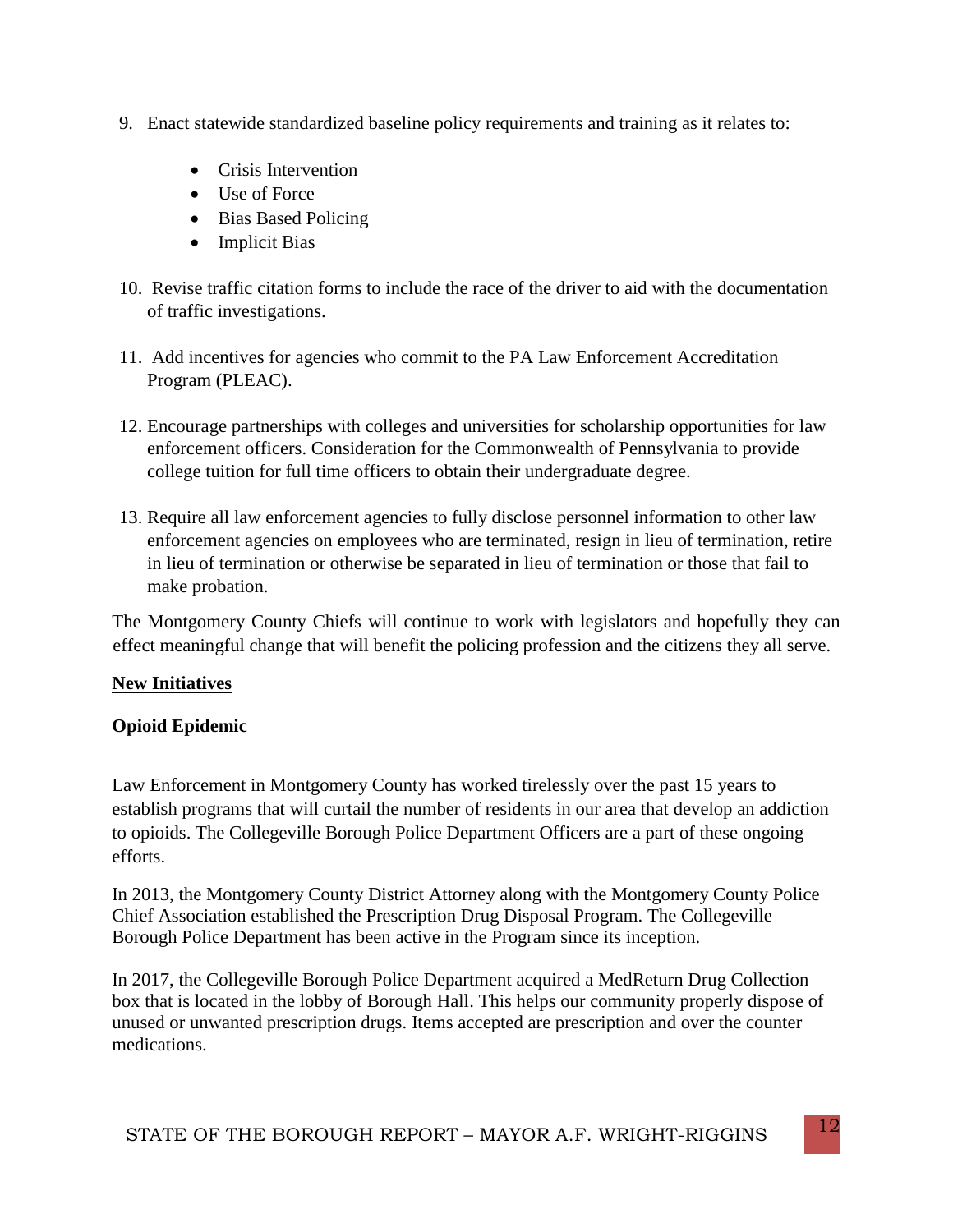In 2017, the Collegeville Borough Police Department started carrying Naloxone (also known as Narcan). Naloxone is either an injection or nasal spray that can be used in an emergency situation to reverse the life threatening effects of an overdose.

In June of 2021, Montgomery County District Attorney Kevin Steele partnered with Attorney General Josh Shapiro, Montgomery County Police Chiefs Association and the Montgomery County Office of Drug and Alcohol to announce the new Law Enforcement Treatment Initiative (LETI) Program to help those suffering from Substance Abuse Disorder. The Collegeville Borough Police Department was one of the first to sign on to be part of this county-wide treatment program.

The LETI Program seeks to reduce criminal behavior and improve public safety by connecting those with substance use disorders to treatment and other community resources.

The goal of the LETI Program is to:

- 1. Reduce deaths, overdoses, and crime associated with substance use disorders by getting people into appropriate treatment.
- 2. Reduce stigma associated with substance use disorder.
- 3. Strengthen police-community relationships by providing more productive ways for law enforcement to engage and assist those with substance abuse disorders and encouraging those with a substance use disorder to seek this new help from police.
- 4. Train law enforcement officers in how to help individuals with a substance use disorder.
- 5. Connect those with substance use disorder to organizations ready, willing, and able to help them.

#### **Bail Reform**

Another important new initiative in Montgomery County is the Bail Reform Program developed by the Montgomery County Pre-Trial Services Unit. The new program started in July 2021 with updated Preliminary Arraignment Procedures and the Collegeville Borough Police Department is one of the few departments that are currently part of the program.

The creation of the Pretrial Services Unit, which aims to determine the release and incarceration status of victims based on a more holistic set of standards, including risk factors. Under the old system, incarceration was based on financial conditions and disproportionately punished those who could not afford to post bail.

The Unit will be charged with gathering and reporting information on individual cases so that judges are more fully informed in the early stages of a criminal case process. The hope is to eliminate "unnecessary detention" before trial. The Unit will interview defendants, perform drug and alcohol testing and treatment, and will have further options including electronic monitoring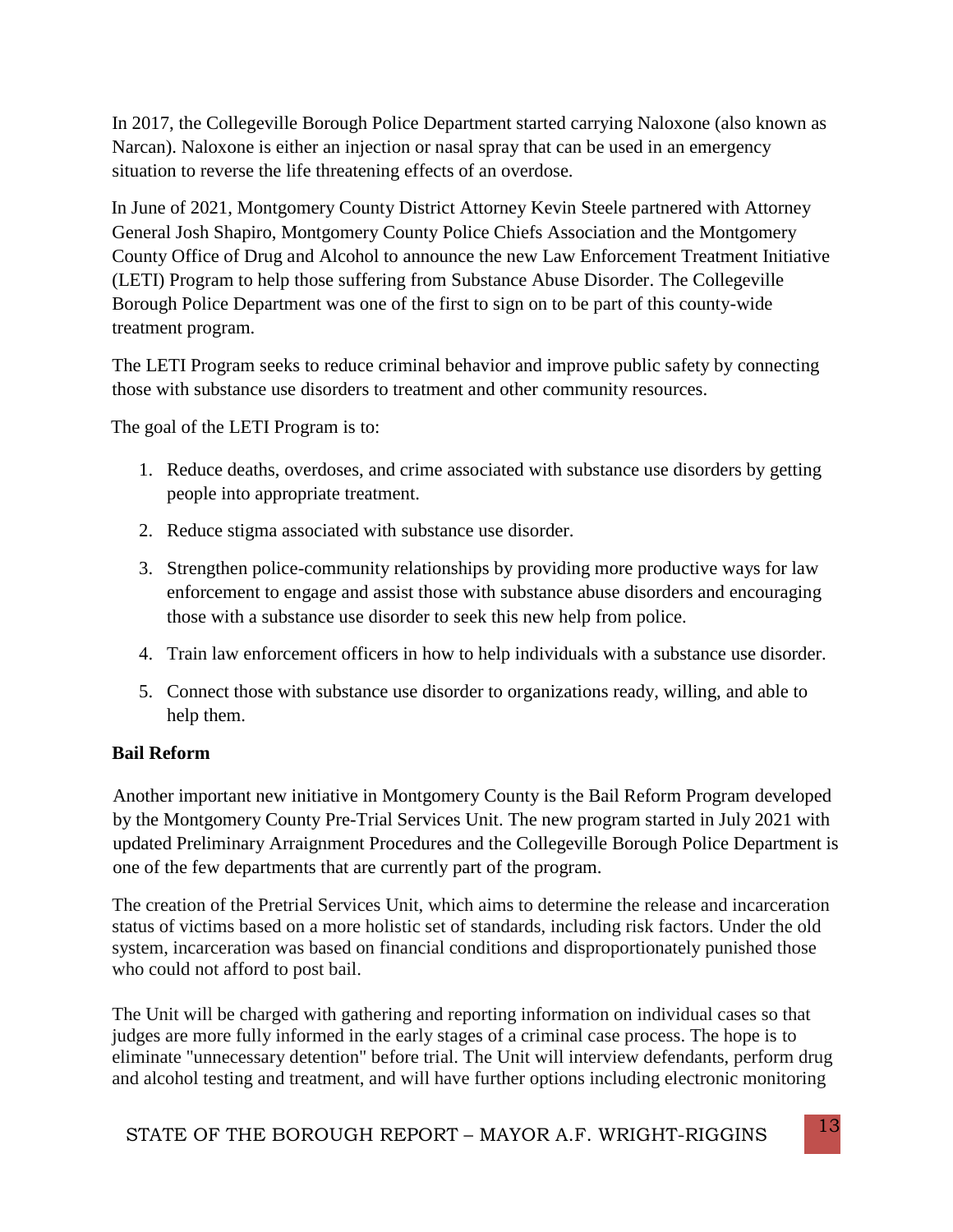at its disposal. An Assistant District Attorney and Public Defender or Private Attorney will also be part of the process.

#### **Challenges Facing the Collegeville Borough Police Department**

There are many challenges facing the Collegeville Borough Police Department over the next several years. Two of the biggest are:

#### **Recruitment/Hiring**

The last several years have been difficult for Law Enforcement across the country. Widespread civil unrest and protests against Law Enforcement agencies, and the divide that has opened between police officers and the communities they serve, as well as COVID concerns, have led to a record number of officers opting for early retirement, as well as reductions in people applying for vacant positions. We are fortunate that the Collegeville Borough Police Department has been able to maintain its officers during these trying times.

In the next three years the Collegeville Borough Police Department will be losing three veteran officers to retirement. This will create openings for others who are considering a career in law enforcement. With interest in working as a police officer at an all-time low, we will have to explore ways to recruit candidates to apply to Collegeville Borough. Over the past three years Collegeville Borough has participated in the Montgomery County Consortium of Communities testing process for police officers. By partnering with other municipalities throughout the county, the Borough can reach a broader and more diverse group of candidates.

#### **Technology**

The rate of technological change in recent years has been fast and this is certainly true in the Law Enforcement profession. Technology is changing the way police departments operate. A big challenge facing our department will be to keep up with all of the changes. It is essential for law enforcement to stay current with ongoing technological developments and have a working knowledge of what this technology can do for the department. More importantly, the Borough must be skilled in acquiring technology through a variety of funding sources. This includes applying for grants and sharing technology with other departments.

Our police department has faced many challenges and adversities over the past four years. Through it all, our Officers have realized that they work in a great Borough and have the support of the community that they serve and protect.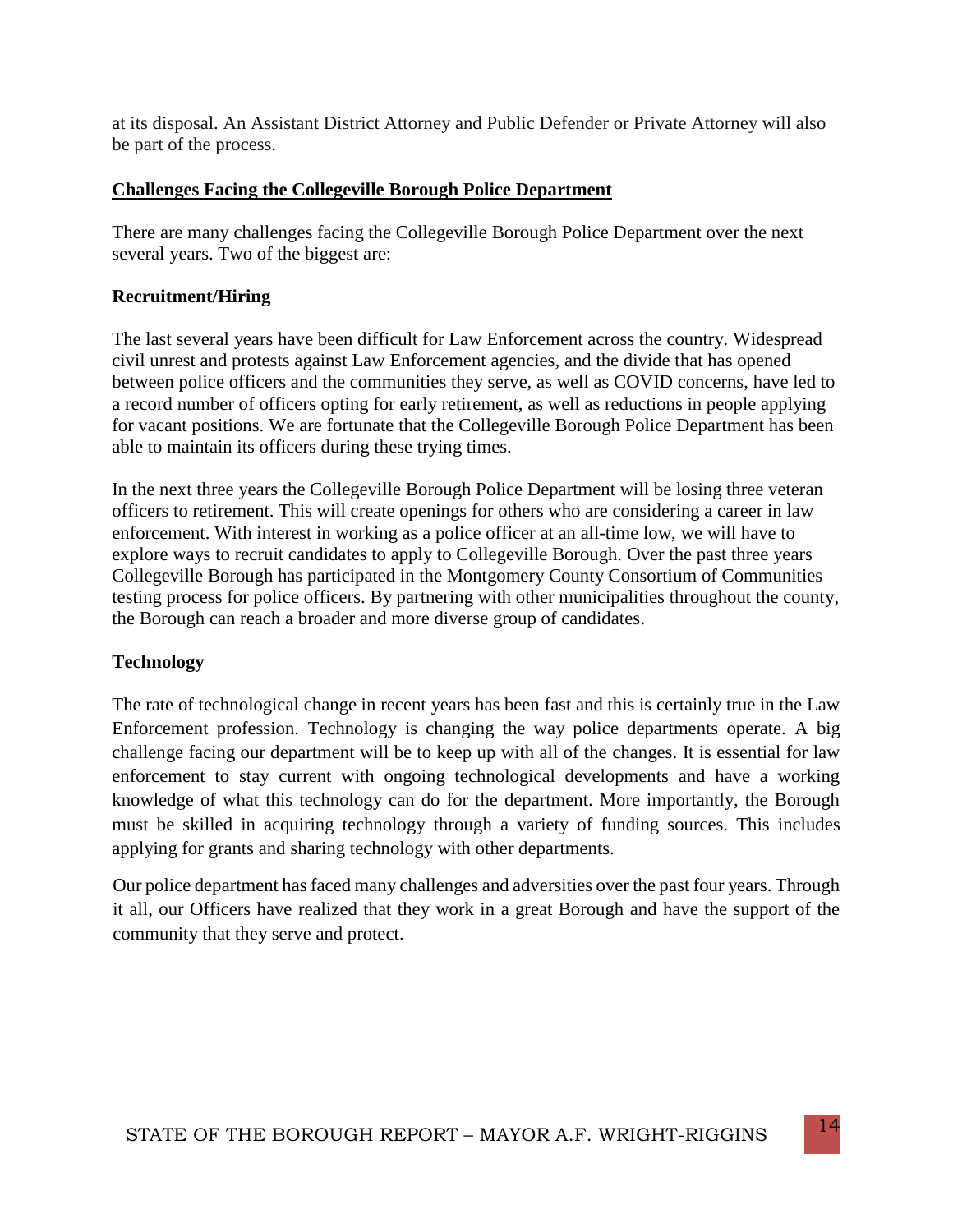#### **THE BOROUGH'S BUSINESS DEVELOPMENT COMMITTEE**

### **Council Member Catherine Kernen, Chair**



The Borough Business Development Committee (BDC) of roughly 22 residents, Council members, the mayor, members of the Borough's Planning Commission, our representative from the Montgomery County Planning Commission, Ursinus College representatives and residents was formed in January 2018, to work to attract more restaurants and unique retail to our Business Districts. We also have been working closely with Ursinus College on creating a "College Town" for both residents and students by rezoning both sides of the 400 block of Main Street to "Main Street Commercial." This rezoning and the follow up work will extend our Main Street an additional block, from Fourth to Fifth Avenues.

The BDC members are working to:

- Create new zoning that will allow mixed-use commercial and residential and student housing specifically at the corner of  $5<sup>th</sup>$  and Main St. This zoning will allow buildings up to four stories containing restaurants and retail on their first floor, and market rate apartment or student housing above.
- To help facilitate the development of this corner, the borough has applied for a multi-milliondollar state redevelopment grant to renovate and enlarge borough hall. This would provide much-needed larger meeting rooms, sufficient space for our police department, and amenities for residents such as co-working spaces.
- Develop a master plan for the 400 block of Main Street, which would encourage more retail and restaurants while still allowing for residential use. The two sides of the street are currently zoned differently, precluding restaurants, retail and services on the borough hall side of the street. We are recommending a zoning overlay so the entire block can be zoned the same.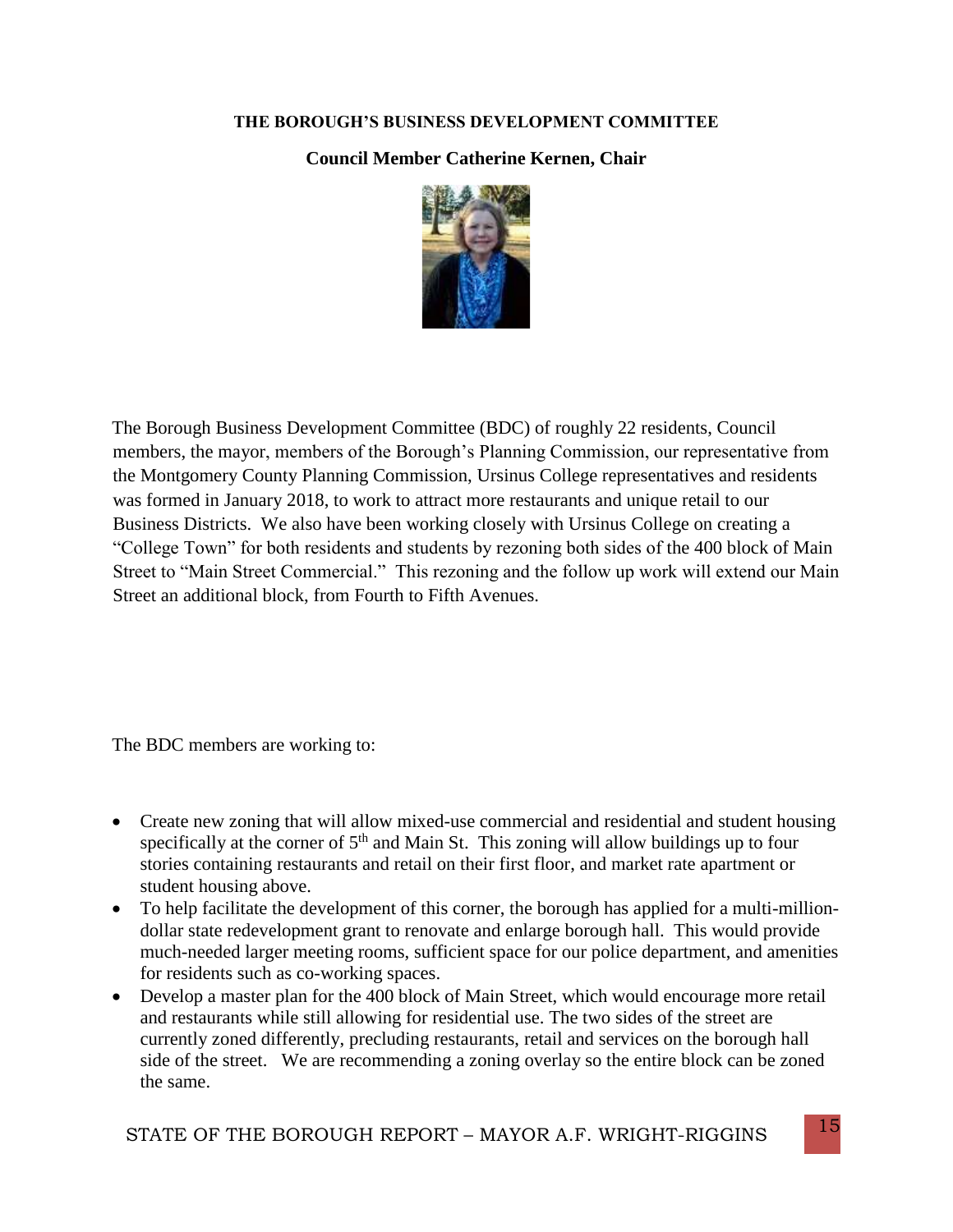- Revise the zoning of the Main Street Commercial District. This revised zoning, along with the Master Plan, will to recommend the addition of road verves (more green space between Main St. and the sidewalk,) traffic calming measures to slow the cars and trucks, wider sidewalks and street trees. It will also pose requirements to even out the building setbacks.
- Work on shared parking agreements with owners of existing parking lots, along with ensuring that developers include adequate parking in their plans.
- Create a welcoming Collegeville "town center" at Clammer Hall. We are hoping to develop the building as a boutique hotel or Air B&B with a restaurant on the first floor. The outside area will be a gathering place for residents and students. Our vision for the space would include benches, a water feature, green space with trees, and possibly a destination food court concept.

#### **Challenges, opportunities, and barriers in this area of focus as we look to the future**

This summer the Ursinus College president resigned. Although the College and their Board of Trustees remain committed to working with the Borough to create a "College Town" on our Main Street, major decisions may be postponed until the new president is appointed.

The borough has applied for a \$6.5M RACP grant. We should find out in November whether we will receive any money from the state.

We are starting work on Community Engagement to find out what our building owners, business owners, and residents want for our Main Street. If we find that the majority want something different than what we envision, we will need to course-correct.

#### **The following information addresses some of the successes of this Council in the past year. We:**

**Are engaged in long-term budget planning.** Previous Councils had no savings plan to set aside money in anticipation for upcoming capital expenditures. Our largest upcoming expenditures are the replacement of two culverts on Clahor and Eighth Ave. We also just published the borough's first mid-year report to residents.

**Have been very actively seeking grants.** In March we applied for a \$6.5M state grant to renovate and update borough hall. The new plans provide bigger community and multi-purpose meeting spaces and possibly co-working spaces for residents looking for a quiet space while working from home.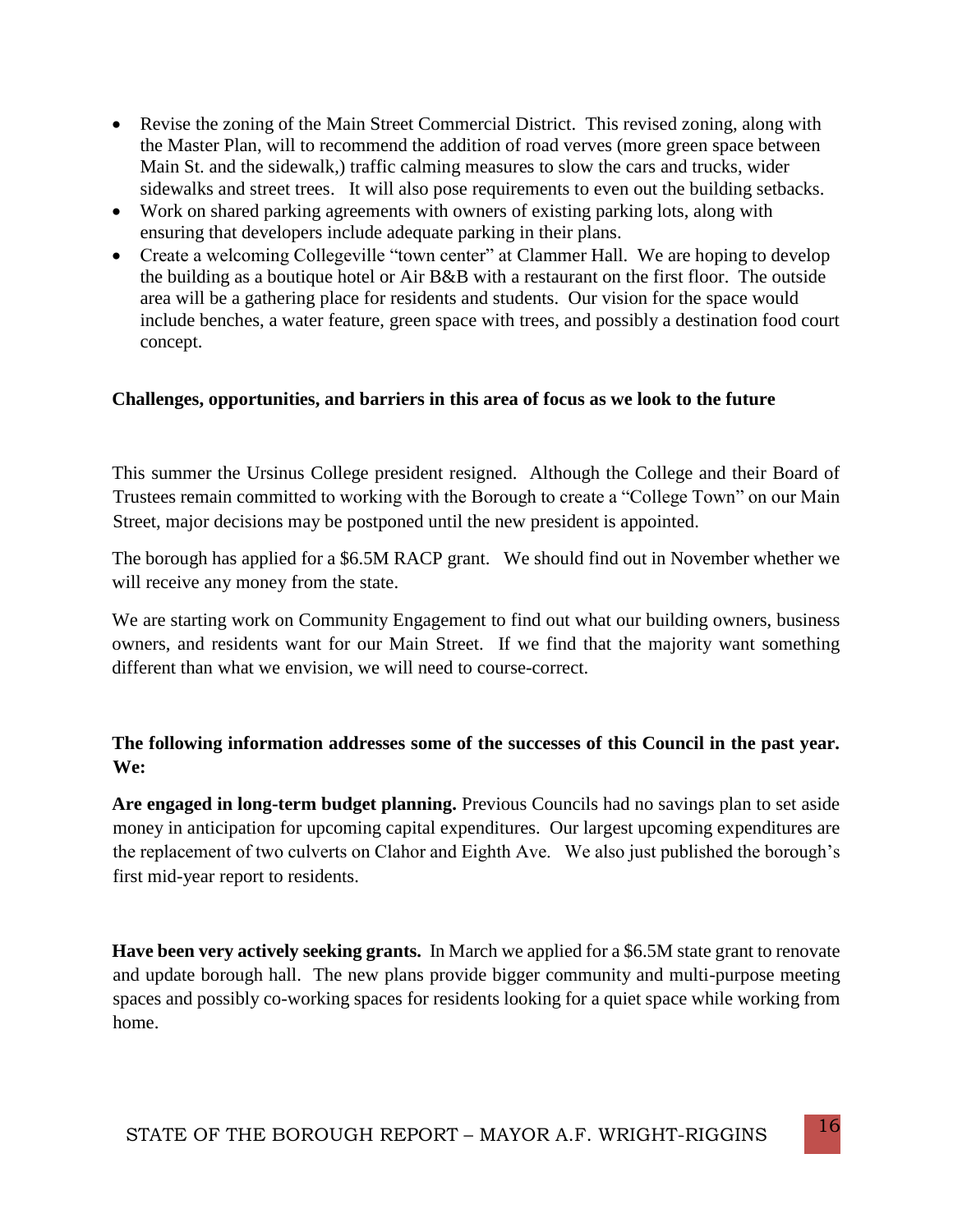**Have reached out more than any other Council in the past to our residents.** Before the W.B. Homes townhome development was approved on W. Third Ave., we held a number of public sessions, including with the developer. This summer we have held a number of meetings with residents concerned about speeding on Park Ave. In September, we will be holding meetings with residents to get their views on our plans to revitalize our Main Street.

**Are working to improve the borough's parks, and to create a new Creekside Park.** At Community Park, we have fenced the playground area and are keeping all the playground equipment in good repair. Next we will be installing new fencing at the ballfield to keep foul balls out of neighbor's yards, and replacing the rusted and bent fencing. Work will start on the Creekside Park and boat launch at W. First Ave. in 2022.

**Are taking action concerning the speeding problem on residential streets.** This fall, we are installing our first roadway traffic device, four speed pillows on Park Ave. to slow the traffic.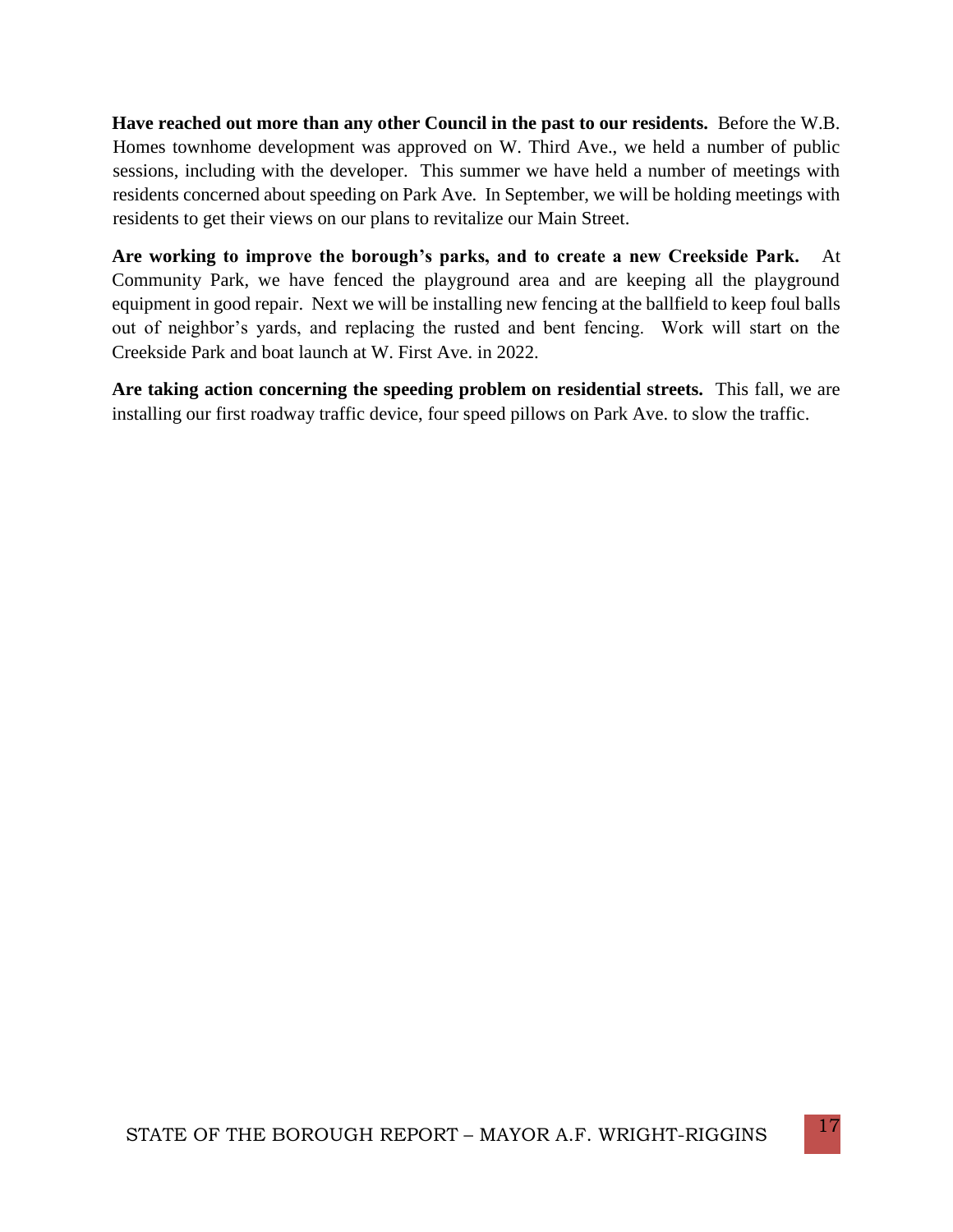# **COLLEGEVILLE FIRE COMPANY – STATE OF THE BOROUGH SE**



#### **CRAIG PENUEL**



#### • **Achievements and Accomplishments since 2017**

- o Establishment of Dedicated Funding from Collegeville Borough for the fire company in the form of a 1 mill Fire Tax in 2017 (implementation began in 2018)
- o Construction of a new fire station which began in 2018 and it was occupied on Sunday March 3, 2019. Final construction cost and associated costs (furnishings, extra fit out costs, etc.) is approximately \$2.8 million to date with approximately \$900,000.00 of the cost being covered by Fire Company funding and \$150,000.00 in grant money. Our yearly mortgage is approximately \$132,000.00



o In January of 2021 we took a huge step with firefighter health and wellness with establishing a gym in the firehouse for the membership. The gym is well equipped to enhance the physical fitness of our firefighters. The gym allows members to work out at the fire station and it keeps members at the firehouse and available for emergency responses. We are also hoping that this assists us with retaining and recruiting new members. The outfitting of the gym cost \$28,827.79 and is included in the figure above for the building cost. The company saved approximately \$5,000.00 by having a treadmill donated and by purchasing a used elliptical machine.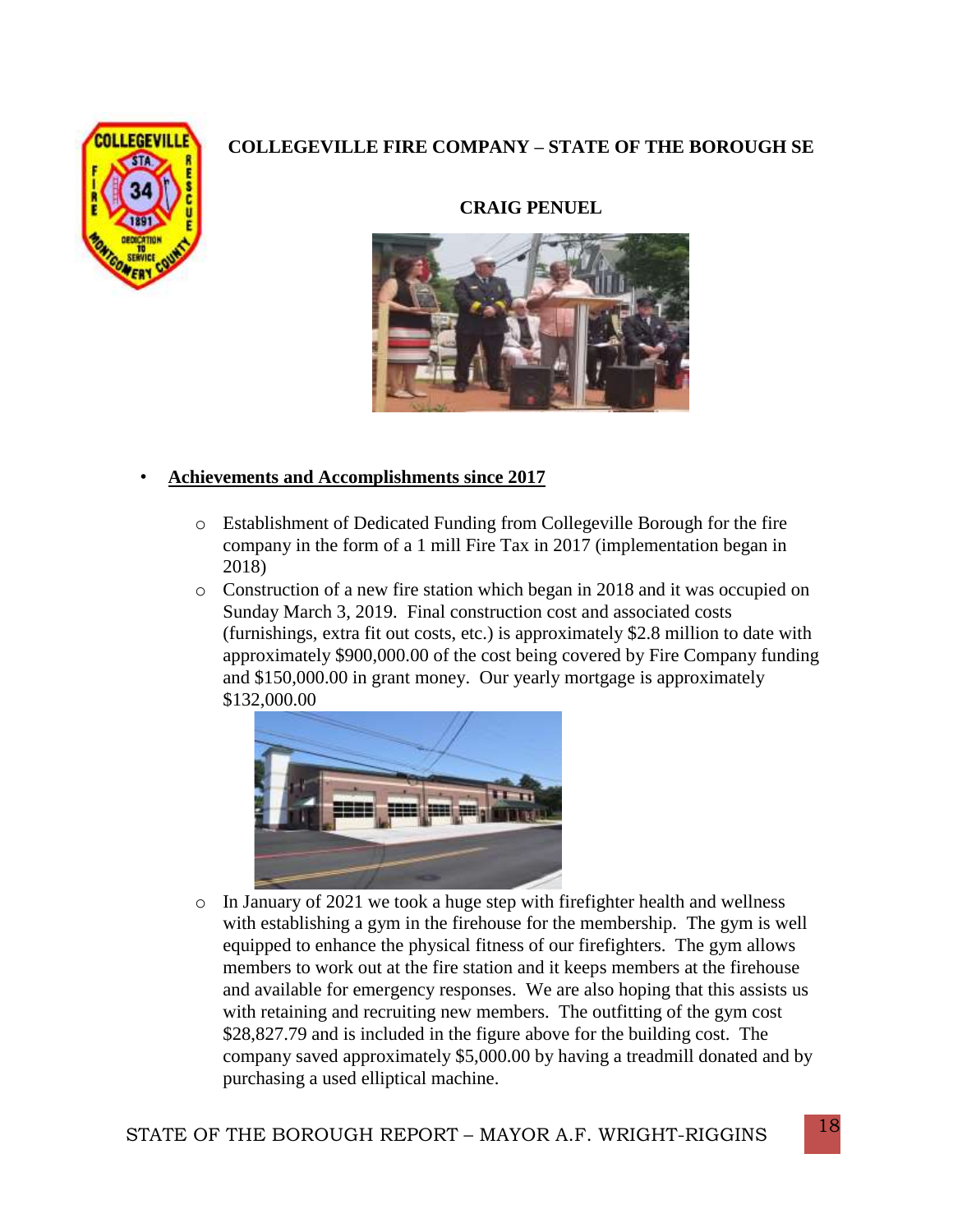

- o All major apparatus purchases were delayed until the completion of the new fire station. Beginning in 2020, the company felt comfortable enough with our financial standing to begin replacing our apparatus. The initial goal was to begin the process of replacing our 1993 Rescue Truck and our 1998 Squad (engine with auto rescue capabilities). It was decided that both trucks would be replaced with a brand new rescue engine (downsizing the fleet by one large piece of apparatus). Also on the replacement process was to replace both rescue boats and to add a brand new duty officer vehicle. It was decided to start with replacing one of the boats first as this would be a much shorter process than the rescue engine. The goal is that both boats (a 1976 aluminum boat and a used Zodiac inflatable) would be replaced with two identical boats for ease of operation and training.
	- In the summer of 2021 we placed into service a brand new 14 foot AB Inflatable Rigid Hull Shallow Water Aluminum Rescue Boat equipped with a 30 horsepower Mercury Outboard Motor. The cost of the boat, trailer, and motor was \$22,538.84. The purchase was made possible by the annual Commonwealth of Pennsylvania Office of the State Fire Commissioner Fire Company and Emergency Medical Service Grant (2019-2020) which covered approximately 66% of the cost of the purchase price with the remainder of the cost being covered by the sale of the old boat and fire company funds. This replaced the used Zodiac inflatable boat.



 In September of 2021, the company placed into service a 2021 Chevy Tahoe duty officer vehicle. It is the first ever brand new duty vehicle purchased by the company. This vehicle will allow the chief officers of the company (currently being rotated between the four chief officers every two weeks) to respond directly to the scene of an incident in a company owned vehicle and to have needed equipment with them upon their arrival (including an AED and basic medical supplies). It will also act as a mobile command post for fire company incidents. The cost of the vehicle is approximately \$65,000.00 (purchase, lettering, lighting, computer, command box in the rear of the Tahoe).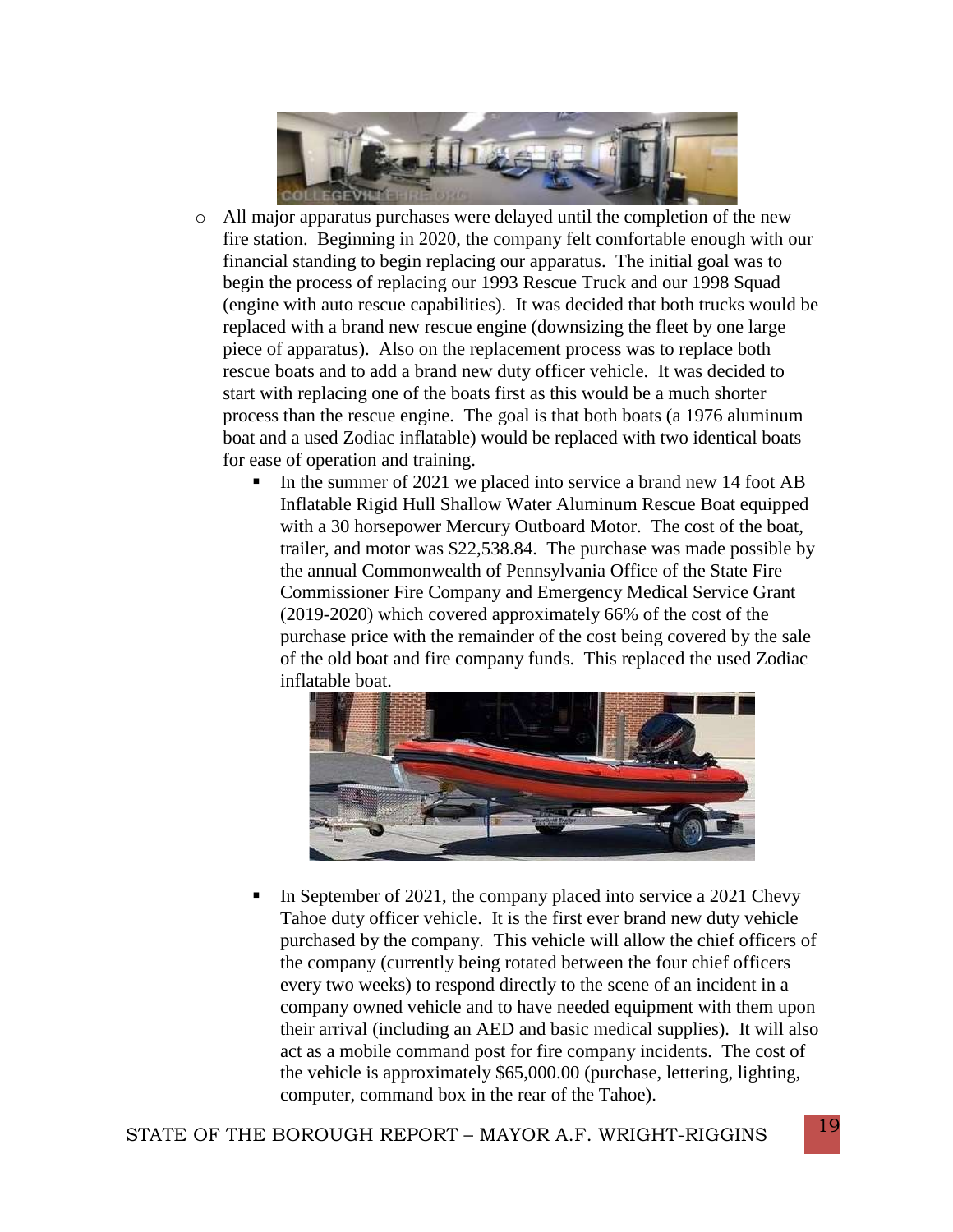

- o Rescue 34 was sold in August of 2021 to Cuerpo de Bomberos de Talca in the country of Chile. The rescue began its journey to Chile on September 12<sup>th</sup>.
- o Our fundraising continues to provide much needed funding to the company. We continue to rent the hall, equipment rental (tables, chairs, and tents), main street car show, 5k hero run, and our bucket brigade street drive held at the Collegeville Marketplace Shopping Center.

#### • **Current and Future Challenges and Barriers as well as Opportunities** o

Recruitment and Retention of membership is our biggest challenge at current and for the expected future.

- Cost of living in the borough is as high as it has ever been (home ownership and monthly rent). Makes it very difficult to retain younger members (they cannot afford to live here once they move out of their parents' home). Rental increases are making it more difficult for members to stay in their current rentals (working more hours to cover costs, less time to volunteer).
- We currently have zero members that work in the borough that are allowed to leave for emergency calls during business hours (our lone member who was allowed to leave work saw his employer moving out of the borough).
- The need for younger membership. As each year passes, the average age of our membership continues to increase.
- Membership to help fundraise. Non-firefighting members help to take the pressure off of the members that run fire calls.
- o The need for supplemental paid staffing during the daytime hours needs to be discussed and planned. This should be in a two-to-four-year plan.
- $\circ$  The second boat is in the process of being replaced with the majority of the cost being covered by the annual Commonwealth of Pennsylvania Office of the State Fire Commissioner Fire Company and Emergency Medical Service Grant (2020-2021), The rescue engine committee is currently working on specifications of the new truck. The committee hopes to have a truck ready to present to the company for approval to order in 2022.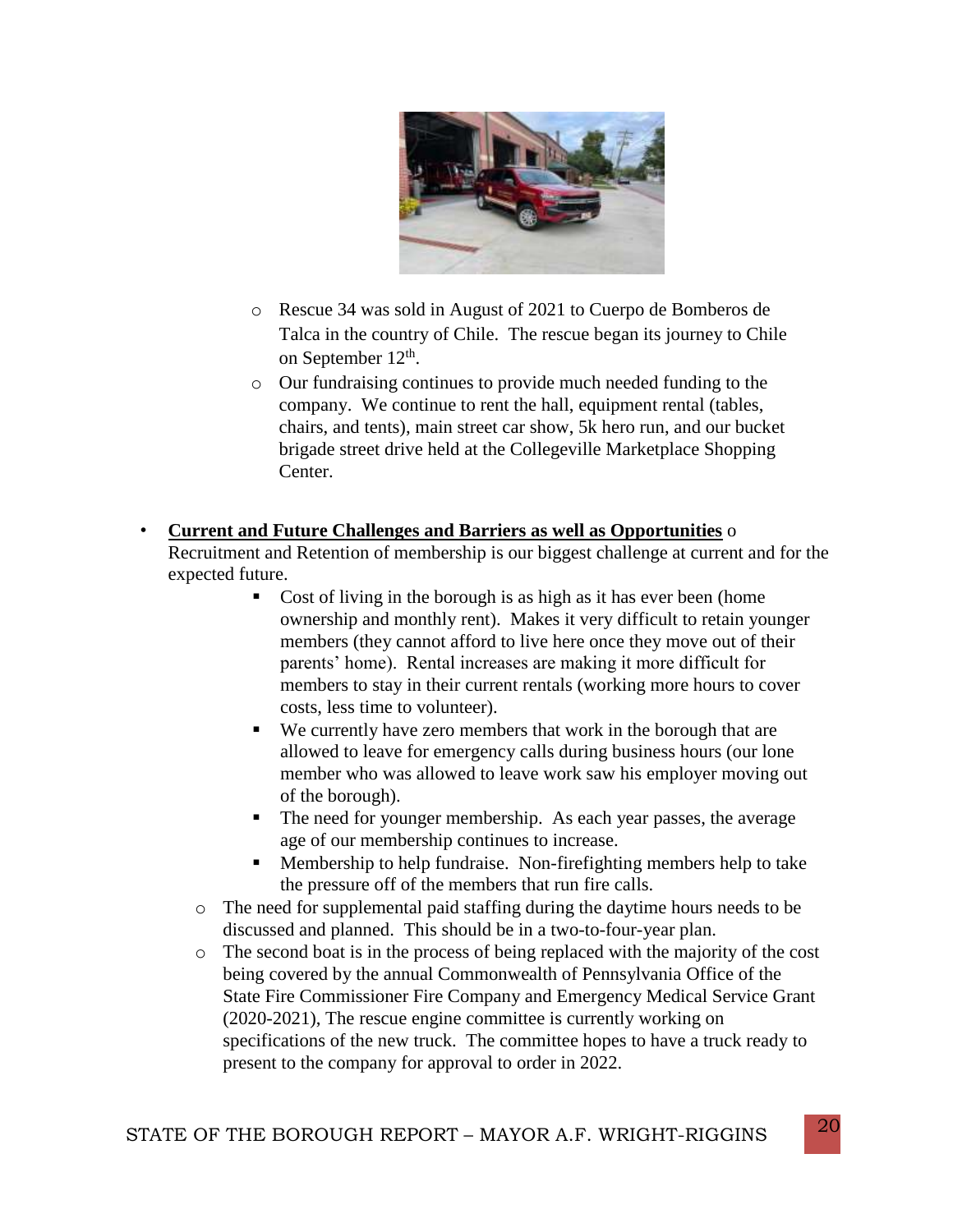### **COLLEGEVILLE BOROUGH STREETS, PUBLIC SAFETY AND LIGHTS COMMITTEE**

#### **Craig Farr, Chair**



#### **Retrospective:**

The Streets, Public Safety and Lights Committee was formed in 2020 to work more closely with Collegeville residents to understand their concerns and take appropriate actions to mitigate traffic and public safety concerns. Previously there was not a formal Streets Committee and the Public Safety Committee met infrequently with no set schedule. The Committee membership is aligned with public safety objectives with **membership including the Borough Chief of Police, the President and Vice President of the Borough Fire Company, three Borough Council members and the Mayor of Collegeville.** Having the Borough public safety officials has greatly enhanced the communication and cooperation between them and the Borough Council.

The Streets, Public Safety and Lights Committee has provided a forum for in depth discussions by encouraging residents to bring their concerns to this committee where discussion time is not limited and all who care to speak are given an opportunity. This format has allowed the committee to evaluate the residents' comments and advise the Borough Council of recommended actions.

#### **Reviewed Borough traffic concerns by:**

- o Hearing traffic concerns from any concerned residents throughout the past two years
- o Discussing effective remedies for traffic calming while always considering cost effective approaches
	- Installed "speed pillows" on Park Ave. as an evaluation of that solution for lowering the vehicle speeds in on streets of concern
- o Requesting an evaluation of our proposed solutions from PennDOT and the Montgomery County Planning Department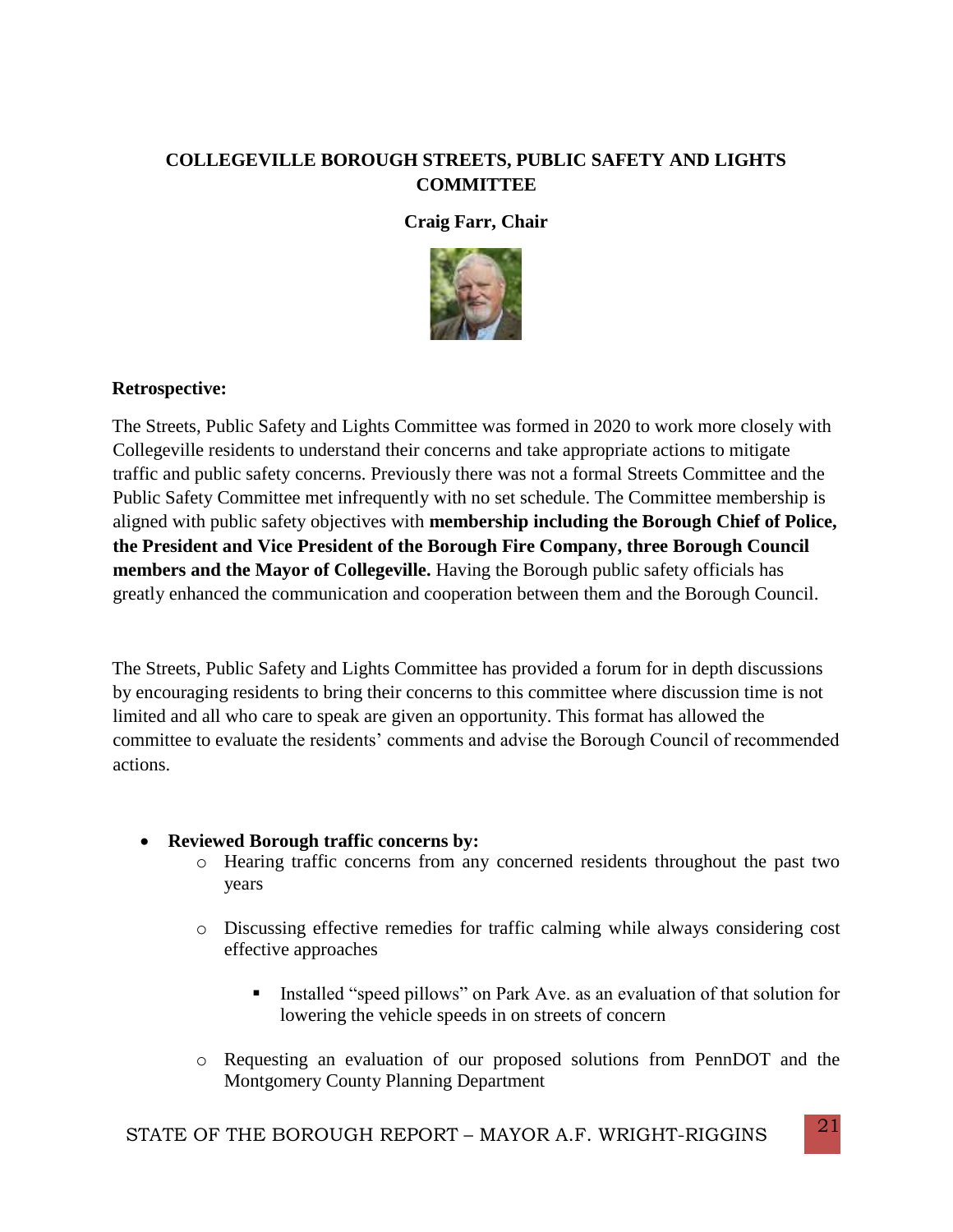o Initiated dialog with PennDOT to address resident concerns for traffic control and perceived speeding at the intersection of Route 29 (2nd Ave.) and Freeland Drive

#### **Street maintenance**

- o Considering alternatives to road maintenance processes by considering whether we can do "seal and chip" to rejuvenate an asphalt pavement by spreading small aggregate stones over a sprayed-on asphalt emulsion overlays on some streets rather than always removing and replacing the asphalt
- $\circ$  Maximizing the financial benefits of utilizing the money received from the Liquid Fuels tax
- o Planning for the future by budgeting for repairs of nearly 100 storm drains

#### **Public Safety Ordinances**

- o Updated an ordinance that regulated "burn barrel" activities to ban open burning of trash, yard waste and other debris
- o Reorganized the commercial fire inspection program to reach a reasonable pace to complete the initial inspections
- o Began discussions of rental property inspections with a goal of implementing a thorough and effective ordinance by the end of 2021

#### **Future Considerations**

- Budgeting for known long term projects such as culverts under streets where the creek runs through Collegeville and the nearly 100 storm sewer drains that need to be repair.
- Many of our Borough sidewalks are unsafe from significant erosion and we need to formulate a program to encourage residents to make the necessary repairs.
- After our trial of speed bumps on Park Ave. we will evaluate solutions for traffic calming on E 9<sup>th</sup> Ave. and Clahor Ave.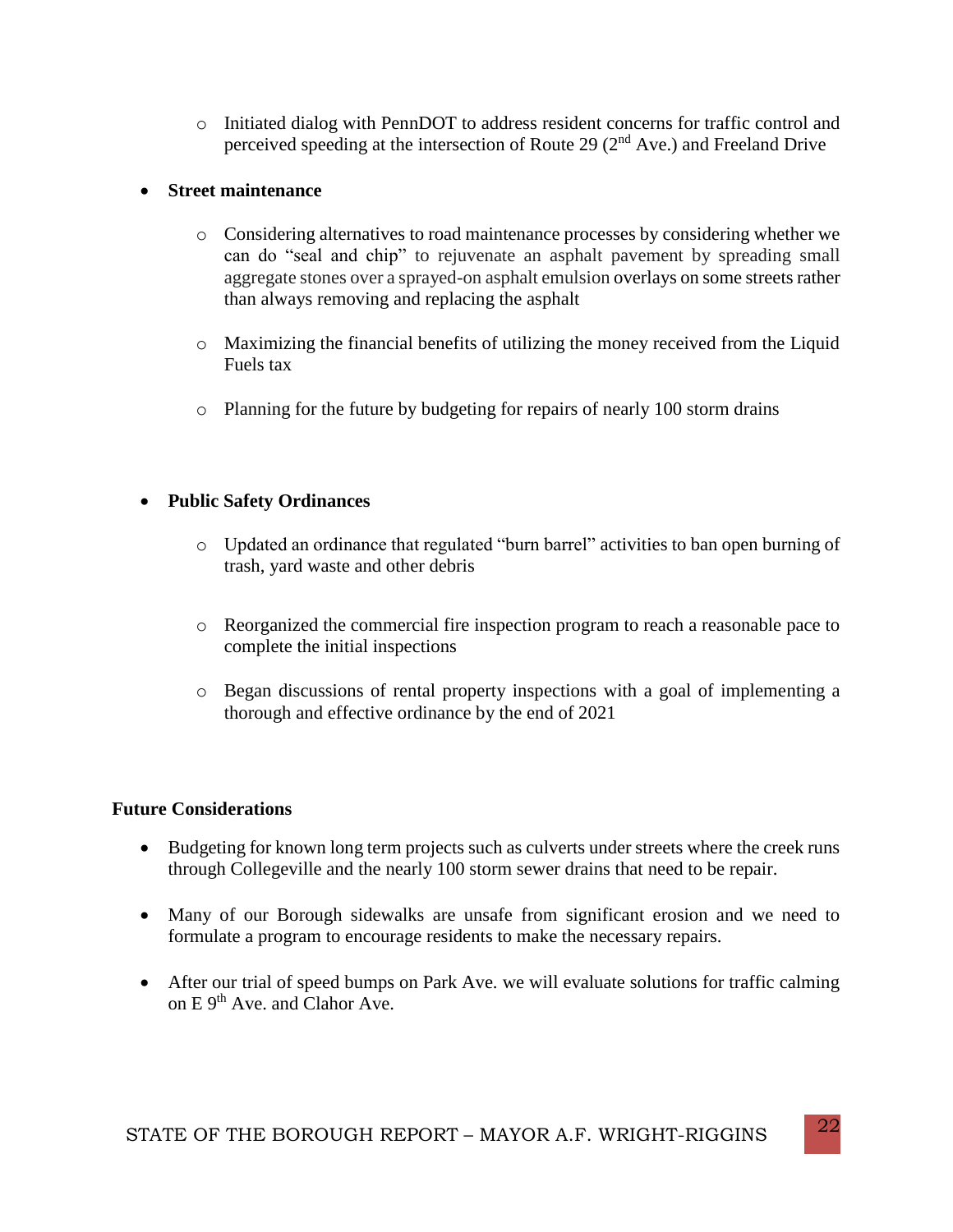• Salt application to streets during winter storms is an essential service for our residents and the committee should study alternatives such as brine or other solutions as a more environmentally desirable alternative.

#### **COLLEGEVILLE BOROUGH COMMUNICATIONS COMMITTEE**

#### **Council Member Shannon Spencer**



#### **Retrospective:**

The communications committee has worked to bring news and information to Borough residents and visitors, and to fulfill Council's commitment to transparency. The committee has played a vital role in transmitting news and information about Borough Council's activities and messaging about the Borough to our constituents. By providing this information, our goal has been to let people know what a great community this is and how they can get involved. Along the way, the committee has had many accomplishments:

#### **Overhauled the Borough website to include:**

- o regular updates on upcoming events, news items, and meetings
- o a more user-friendly interface with the entire website
- o a more up-to-date appearance for the website
- o information about all public aspects of life in Collegeville
- **Created a newsletter that is free and publicly available and which provides monthly information to anyone who signs up regarding:**
	- o relevant monthly information
	- o upcoming events, including voting information, Borough events that are open to the public, road work schedules etc.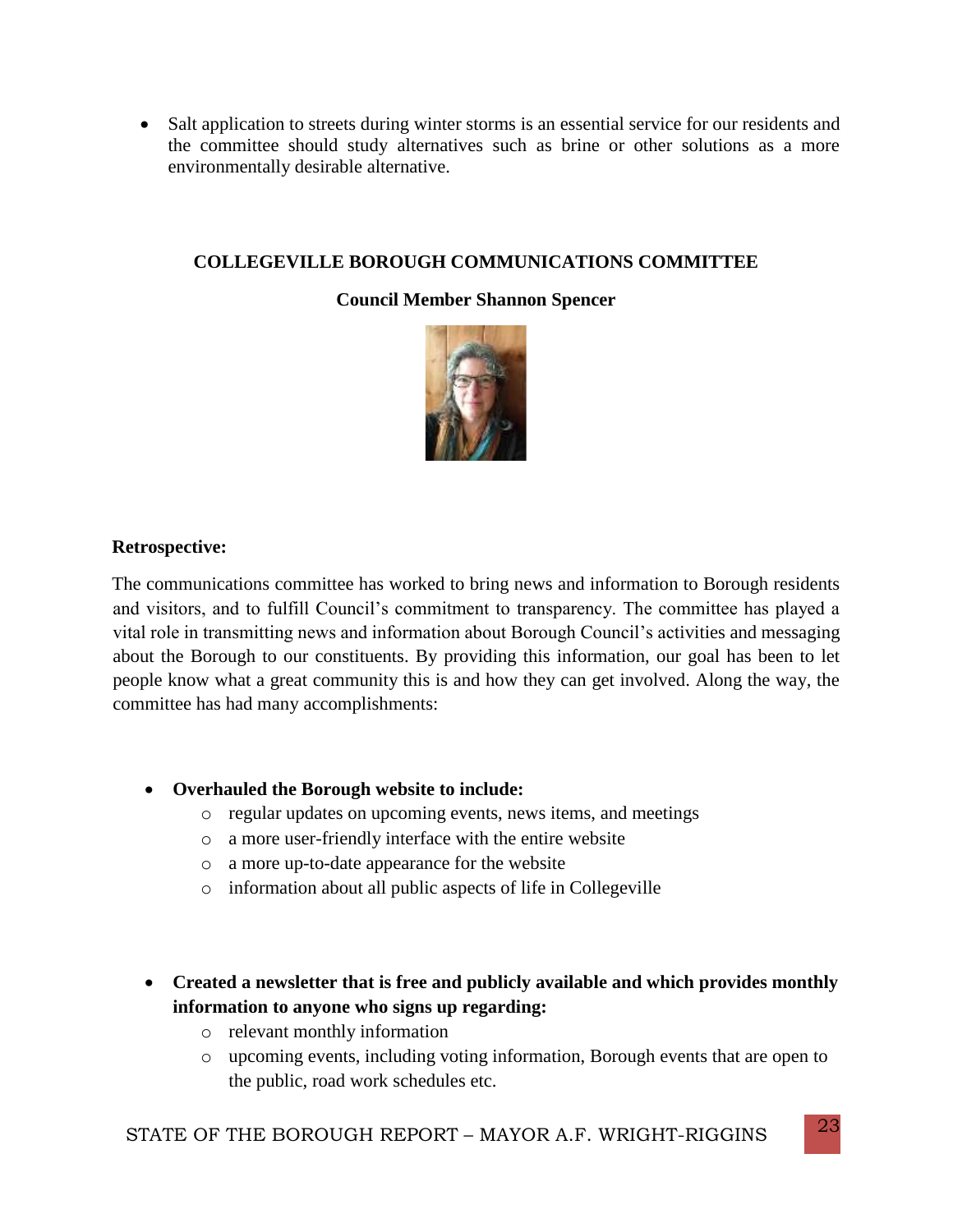- o news items that have happened in the past month, for example, information about updates to the parks, changes to or new ordinances, and new hires in Borough Hall
- o Borough Council meetings (all votes are reported in the newsletter)
- o our volunteer fire company, along with information on how to get involved
- o and much more
- **Worked with the Rotary Club to run a contest to create a new motto and logo for the Borough of Collegeville.** 
	- o This successful contest produced the motto: "*Collegeville: a Great Place to Come Home To*" as well as two logos for use across a variety of platforms.
- **Produced a number of official statements regarding Borough Business on an asneeded basis.**

#### **Going forward**

Over the coming years, we will need to continue to maintain and update these vital avenues of Borough communications. We are very fortunate to have employees who have risen to the challenge of working on Borough communication, but we will need leadership in this arena going forward as we will be losing our committee chair at the end of her term in 2021.

This area of Council business is critically important because we have no newspaper that relays information to our residents, so we are the only source of news about some aspects of the Borough. The committee would benefit from more community involvement as well.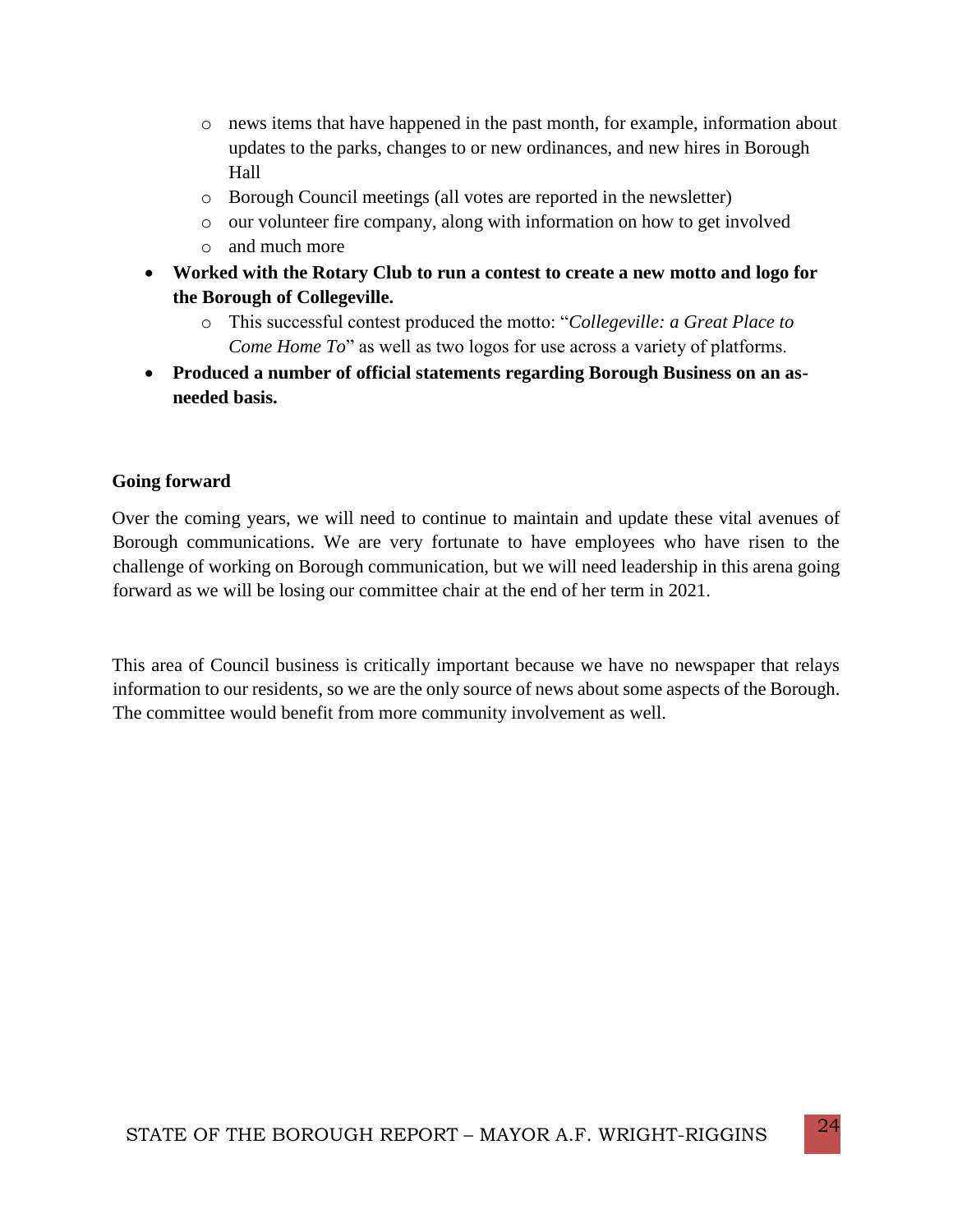#### **CENTRAL PERKIOMEN VALLEY REGIONAL PLANNING COMMISSION**

#### **Council Member Valarie Beckius**



The Central Perkiomen Valley Regional Planning Commission, CPVRPC, is a voluntary regional planning organization consisting of the Boroughs of Collegeville, Schwenksville, and Trappe, as well as the Townships of Lower Fredrick, Perkiomen, and Upper Perkiomen. Goals of the CPVRPC include reviewing general consistency between municipal policies and the Montgomery County Regional Comprehensive Plan, along with reviewing land development of significance and impact to the Central Perkiomen Valley Region including subdivisions and zoning.

#### **Accomplishments of the CPVRPC:**

- Working cooperatively to promote common goals, identify continuity, share ideas, and develop projects which aid or promote best practices in regional development
- Reviewed several municipal Comprehensive Plans from the region to assess consistency
- Discussed proposed, and current land development throughout the region, considering their impacts and consistency
- Determined status of consistency for numerous proposed zoning ordinances within the region
- Developed a web map of the regional Perkiomen Trail, including paper brochures and postcards
	- $\triangleright$  Web map includes points of interest with corresponding information, such as physical address, website address, photos, and details of the feature
- Currently, in the process of developing a Stewardship Guidebook for Private Property **Owners**
- Presentations given to CPVRPC:
	- 2019 Montgomery County Planning Commission Annual Report
	- ▶ Montco 2040: A Shared Vision, Montgomery County Comprehensive Plan
	- 2020 Montgomery County Planning Commission Annual Report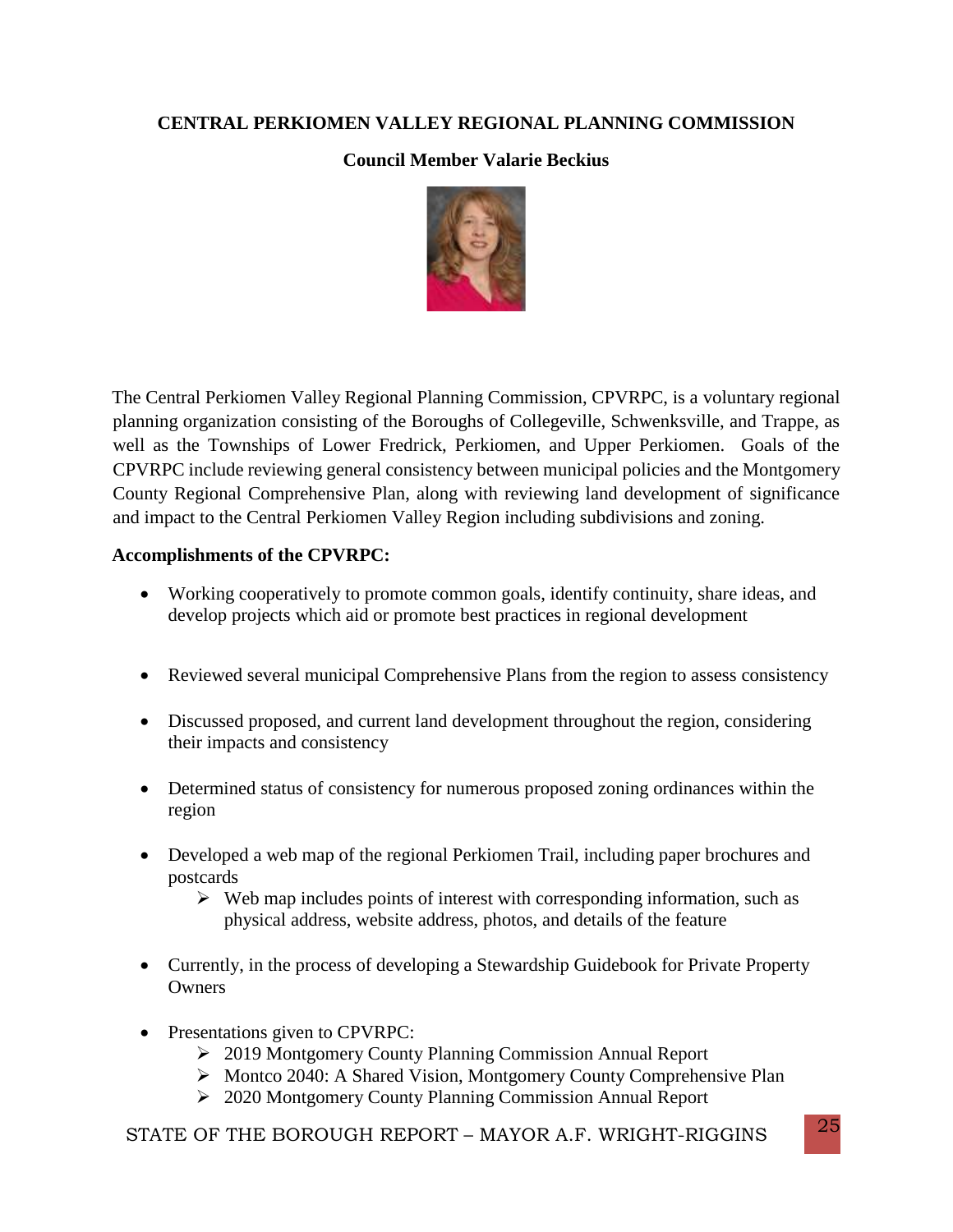- $\triangleright$  Multi-Regional Greenway and Stewardship Study
- ▶ Montco 2040 Implementation Grant Program
- 2020 CPVRPC Annual Summary
- Guest Speaker Land Developer from THP Properties

#### **HOW THE CPVRPC PLAYED A PART TO ENSURE COLLEGEVILLE IS A GREAT PLACE TO COME HOME TO:**

- Examined land development for consistency COLLEGEVILLE:
	- $\triangleright$  Freeland Square
		- o Received a letter stating general consistency to the Borough's vision for residential design, the county's comprehensive plan, Montco 2040: A Shared Vision, and the Central Perkiomen Valley Regional Plan
- Assessed zoning ordinance for consistency COLLEGEVILLE:
	- $\triangleright$  Main Street Commercial Residential District (MSCR)
		- o Received a letter stating general consistency of the goals in the county's comprehensive plan, Montco 2040: A Shared Vision, and the Central Perkiomen Valley Regional Plan
- Considered the Montco 2040 Implementation Grant Program applicants from participating members
	- COLLEGEVILLE:
		- $\triangleright$  First Avenue Park
			- o Boat Ramp
		- $\triangleright$  In conjunction with the Perkiomen Watershed Conservancy, Schwenksville, Montgomery County Parks, Trails and Historic Sites, Marlborough, Upper Salford, Lower Fredrick, Skippack, and Lower Providence
			- o Implementation of water trail signage system.

#### **CPVRPC Looking to the Future:**

• Completion of Stewardship Guidebook for Private Property Owners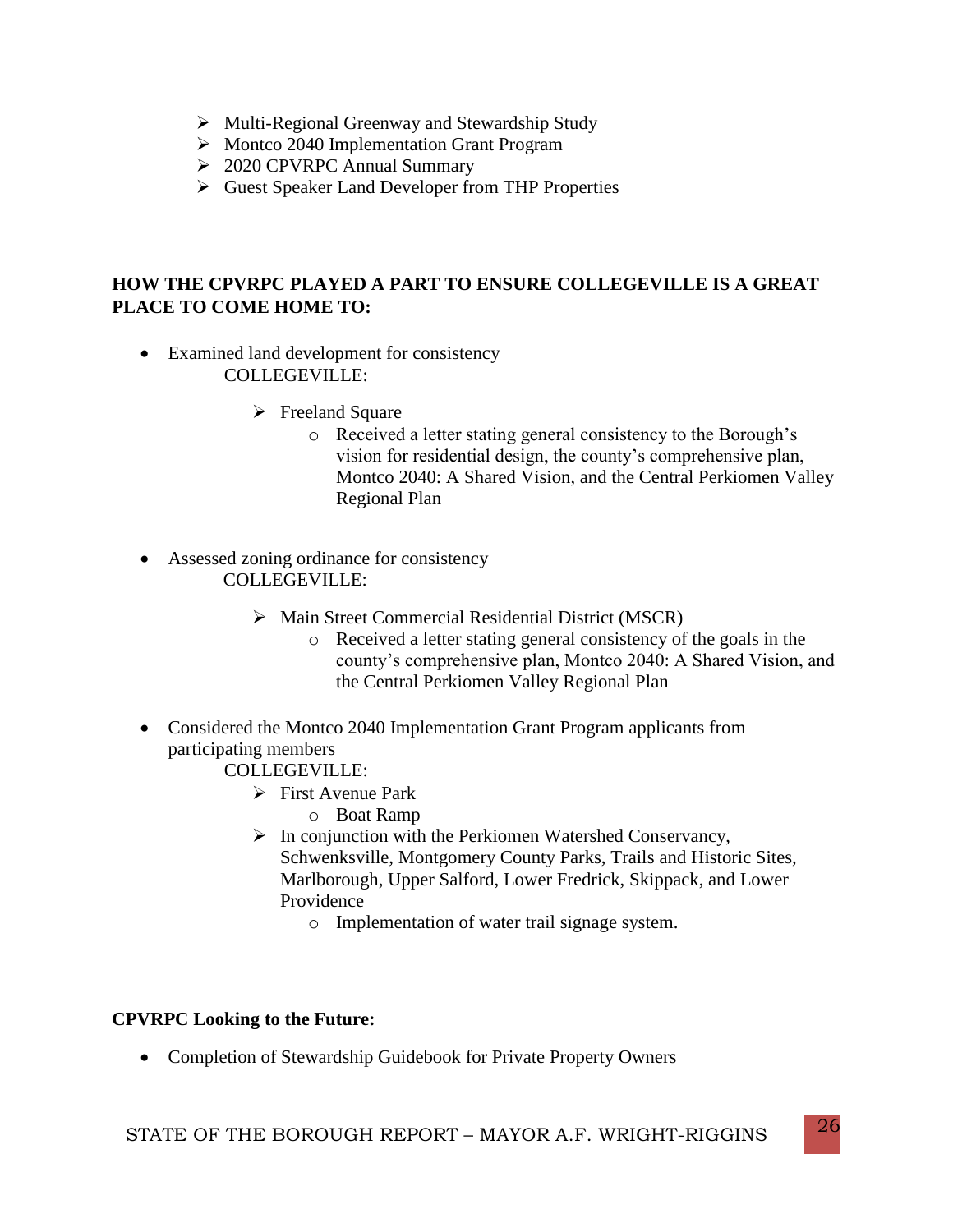- Development and completion of projects which aid or promote best practices in regional development
- Facing Challenges of Growth in the Region which encompass areas such as:
	- $\triangleright$  Land Development, Housing and Business
	- Zoning Ordinance Changes and Code Revisions
	- $\triangleright$  Revitalization and Transportation
	- Open Space, Stormwater/Floodplain Management, Trails, Parks, and Bikeways

# **THE BOROUGH PERSONNEL COMMITTEE**

# **Council Member Gary Hoffmann and Council President Catherine Kernen**



## **Retrospective:**

The Borough Personnel Committee is responsible for all of the human resources work of the Borough. This includes, but is not limited to, updating the personnel policies of the borough, hiring new administrative personnel, providing annual reviews, and recommending to Council appropriate individuals to serve on borough boards, commissions and committees within the legally-designated time limit. The Personnel Committee also leads in the negotiating of borough union contracts. We have:

- Conducted a regional search, interviewed candidates and hired Tamara Twardowski as Collegeville's new borough manager in November 2020. Our new manager is highly respected by her administration, Council and police officers for her extensive knowledge, experience, and "can do" attitude. She also has strengths in finance and grant writing.
- Worked with the Mayor to recruit members and form the Borough's first ever "Human Relations Committee" in 2021. This committee works to establish an official policy of non-discrimination in the borough in all matters involving employment, housing and individual rights of our residents and our businesses' employees.

STATE OF THE BOROUGH REPORT – MAYOR A.F. WRIGHT-RIGGINS  $\begin{bmatrix} 27 \end{bmatrix}$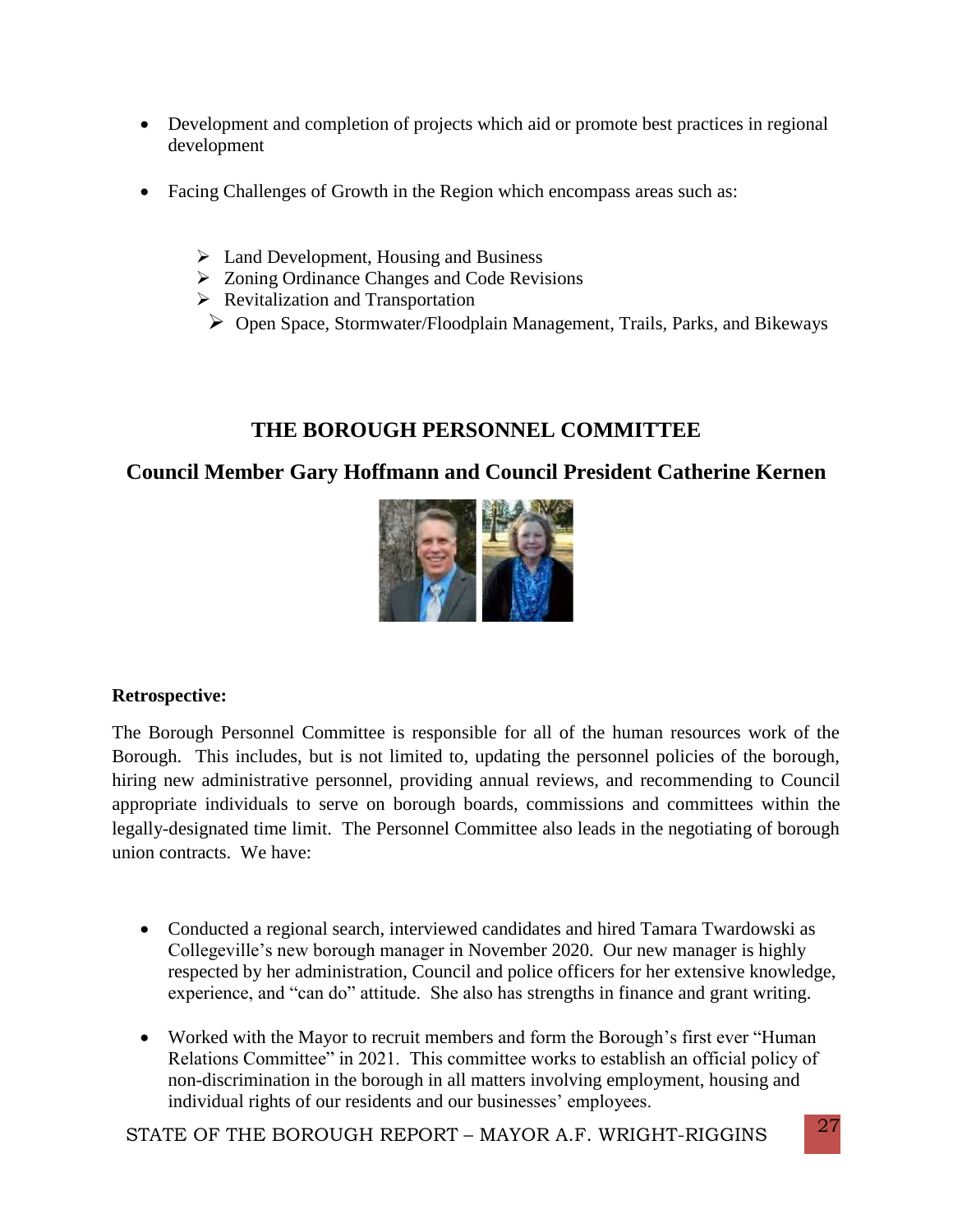- Recruited a number of interested and qualified members for consideration by the Council for positions on the Planning Commission and Zoning Hearing Board over the last four years.
- Have actively demonstrated our support for our police by ensuring that their salaries and benefits are competitive in all aspects with the other Montgomery County police forces. The Personnel Committee and Council listened to the officers' very valid concerns and worked with them to provide a contract that we all were happy with. The police stated that for the first time in memory, the negotiation process for their new four-year contract was amicable and respectful on all sides. Our new borough manager also was able to recommend replacement of their health plan with one with better benefits. Additionally, the new plan saves taxpayers an additional \$10,000 annually.

#### **Challenges, Opportunities, and Barriers in this area of focus as we look to the future**

As mentioned in other areas of this report, three of our police officers will be retiring in the next several years, and we look forward to working with our Police Department in hiring replacements. Our Treasurer will also be retiring next year, and we will work with our manager on what to do about that position. We also need to update our borough's Personnel Manual. Our solicitor has offered his help and we hope to complete that in 2022. We do not anticipate any major challenges or barriers to our work in coming years.

# **PARKS COMMITTEE**

# **Council Member Kathy Costello, Chair**



#### **Retrospective:**

The Parks Committee has accomplished the following in the past 2 years

In Collegeville Community Park

STATE OF THE BOROUGH REPORT – MAYOR A.F. WRIGHT-RIGGINS  $^{28}$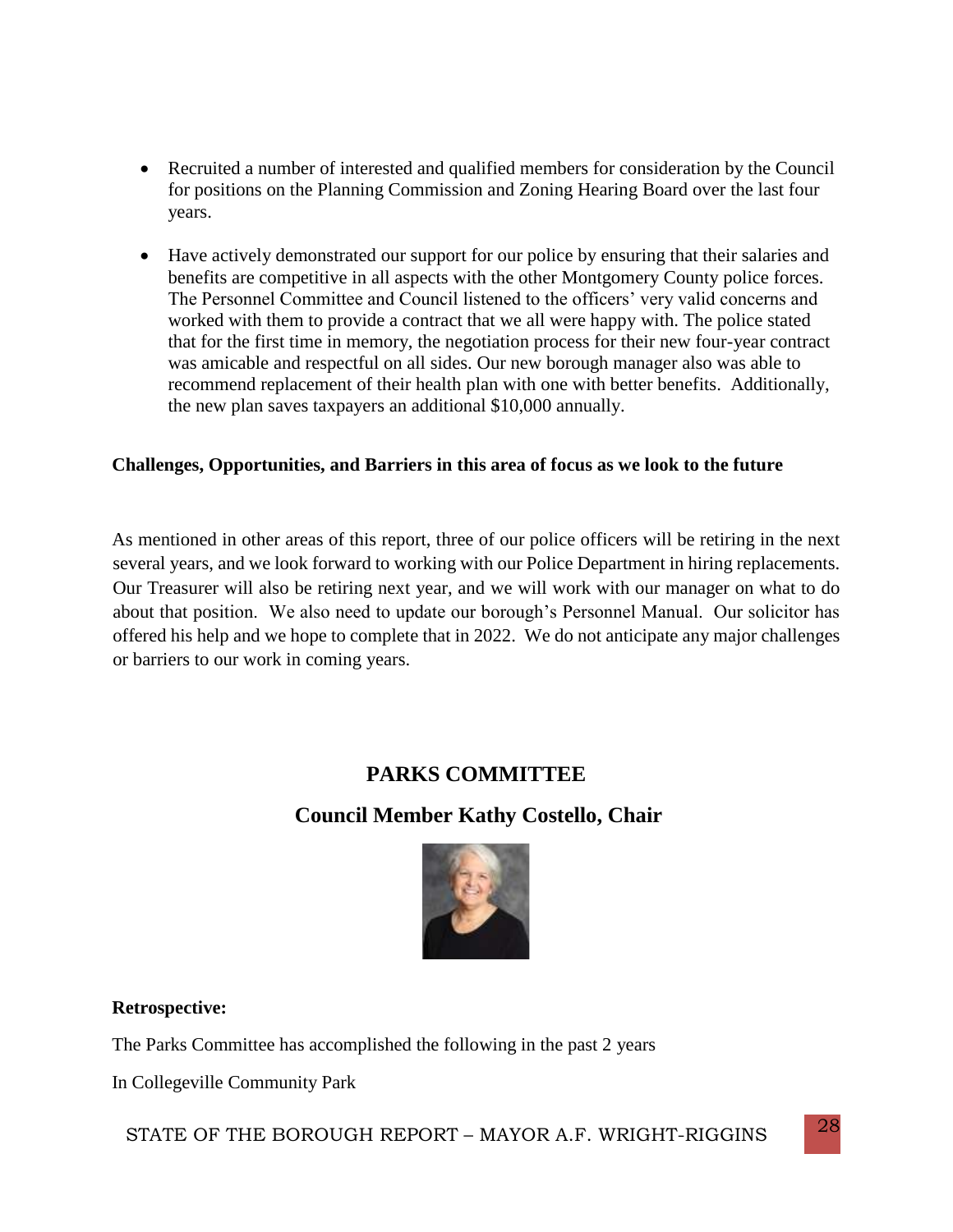- 7 shade trees have been planted around the playground and along W  $3<sup>rd</sup>$  Ave by the baseball field.
- A fence was installed along the W  $4<sup>th</sup>$  Ave side of the playground to prevent children from running into the street.
- Partnered with Young Lungs at Play to make both Community Park and Hunsberger Woods smoke free zones.
- We had a Scout earn his Eagle Scout Badge by building a Gaga Pit in the park.
- We recruited volunteers to help with cleanup in our Community Park, Water Works Park and Hunsberger Woods the past 2 years. We cleaned the Pavilions and playground equipment. St Eleanor's baseball team cleaned the bleachers and dugouts at the ballpark. In Hunsberger Woods students from Ursinus and resident volunteers cleaned up trash and cleared the trails by removing branches and fallen trees.
- We held 2 Concerts in the Park this Summer- Trout Fishing in America and The Smooth Edge Band.
- We have new fencing being installed in October in front of the bleaches and dugouts to prevent injury from broken and rusted fencing. Ursinus College (Steve Gehringer) is paying for the Backstop to be replaced and extended to prevent foul balls from hitting resident's cars and houses along W 3<sup>rd</sup> Ave.

#### **Challenges:**

Our biggest challenge is putting together a comprehensive plan for our Collegeville Community Park that will allow us to apply for grants so that we able to do the necessary repairs and hoped for improvements to the playground and basketball court.

Some of the repairs and improvements we are looking at include:

- Resurface the basketball and hockey court estimate 35k
- Add steps on the playground side of the memorial.
- Install a rubber surface in the playground to make it safer and more accessible.
- Add shade structures around the playground equipment.

In addition to paying for the backstop Steve Gehringer and crew from Ursinus College repaired and painted the Scout Cabin on Clammer and helped to recruit the students for the cleanups

We have been working on finding a use for the cabin now that the scouts are not using it. The Warren Lodge has agreed to allow parking in their lot as long as it does not interfere with their meetings and events.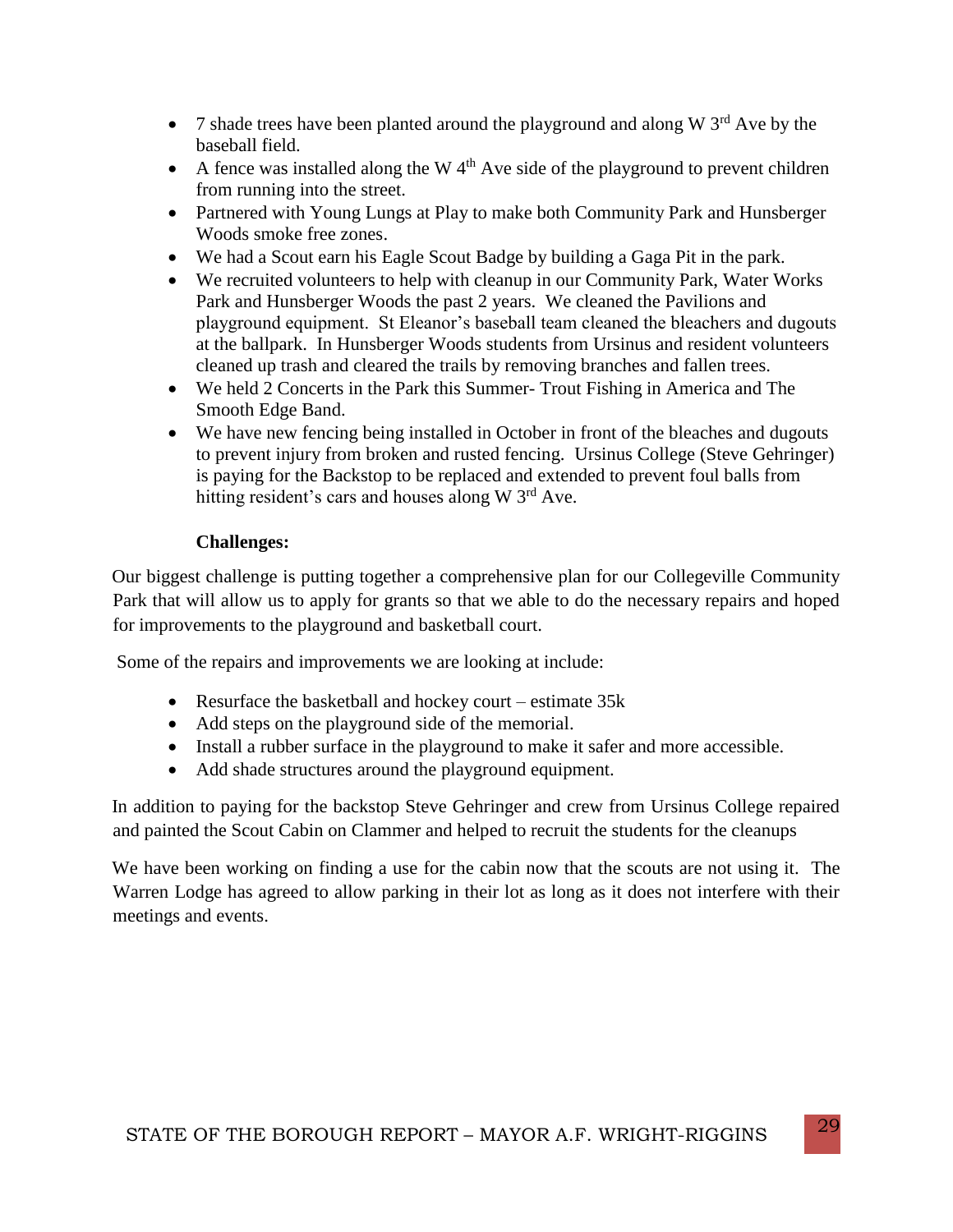### **URSINUS COLLEGE AND COLLEGEVILLE BOROUGH ENGAGEMENT**

# **Heather Lobban-Viravong Vice President, Ursinus College**



#### **Summary List of Strengths**

- Establishing greater connections to the Perkiomen Valley School District
- Collaborating on grants that enhance the surrounding community
- Partnering on conversations regarding the revitalization of Main Street/downtown Collegeville
- Increased transparency and information sharing
- Providing community access to a variety of events, activities, and resources on campus
- Promoting volunteerism in the community by faculty, staff, and students in particular

#### **Summary List of Opportunities**

- Increased student engagement in conversations about town-gown relations
- Further tightening the connection between borough residents and the college (occasions for borough residents to benefit from a relationship with the college abound. Over the next year, presuming health of campus and the continued restoration of some prepandemic policies, residents are welcome to use the picturesque campus for walking and jogging, dine at Café 2020, and to shop at the campus Barnes and Noble store. Collegeville neighbors will also be invited to attend more events on campus and can enjoy, free of charge, eight different exhibitions at the Philip and Muriel Berman Museum of Art, throughout the year. The ongoing development of the Ursinus in the Community webpage will provide exposure for borough businesses and organizations. In addition, it will serve as a resource for residents who wish to engage with the college in many ways.)
- Opportunity to develop Collegeville into an even more vibrant town, and to make it a destination for prospective students and employees of the college, as well as for residents in surrounding communities
- A coordinated redevelopment plan and ongoing upkeep conversations, offer a chance for expanded resources and unified efforts to capitalize on outside opportunities for grants, positive public relations, and strategic growth
- More open dialogues between borough residents and the college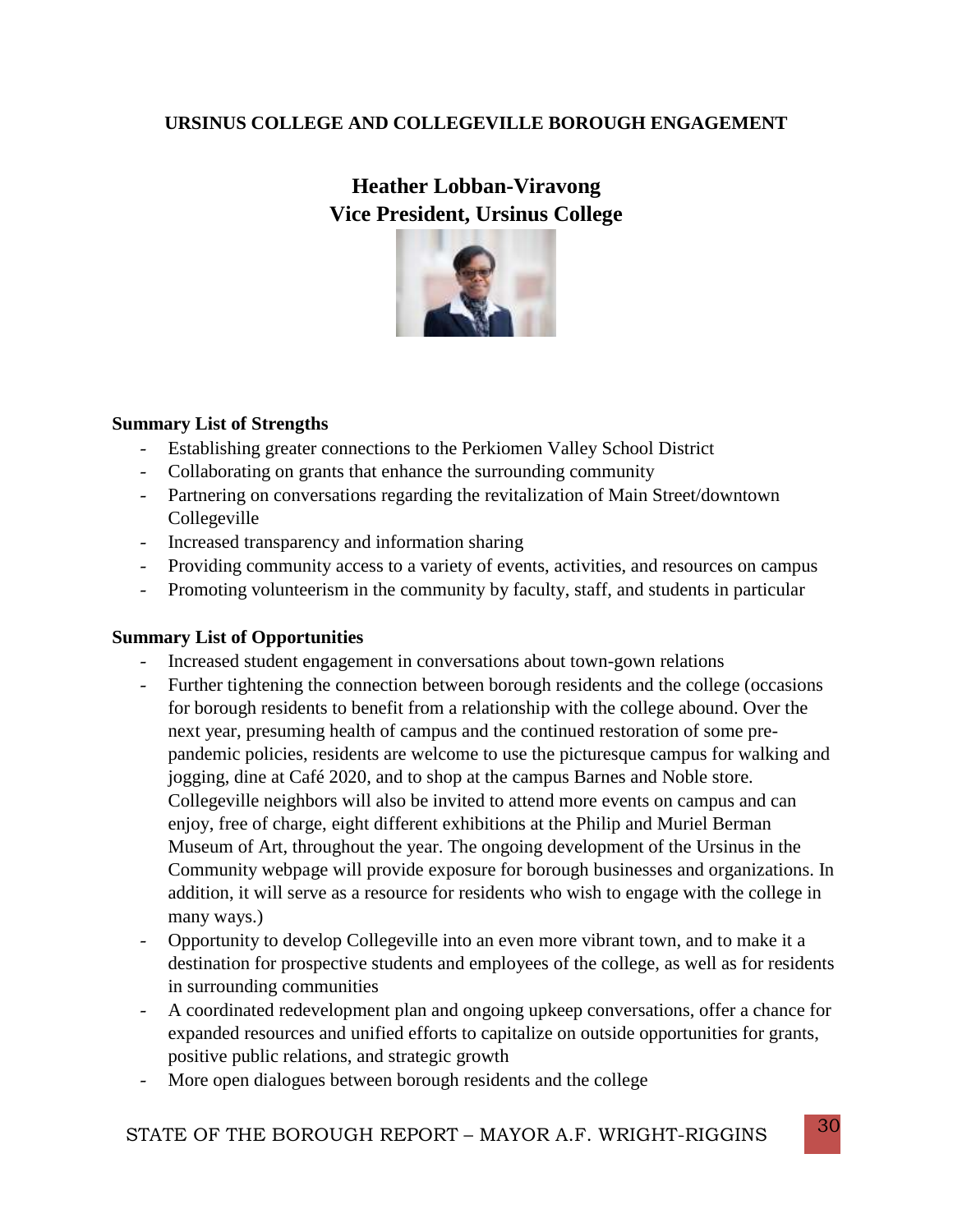#### **NARRATIVE**

The relationship between Ursinus College and the Borough has remained strong throughout the past year. There has been heightened transparency on both sides, and an even greater commitment to partnering in ways that are to the mutual benefit of the larger community. The college's commitment to being good neighbors is best represented by the recent construction and opening of the Schellhase Commons, which sits close to the corner of  $5<sup>th</sup>$  Avenue and Main Street. This structure, which houses a café and a bookstore, among other things, was built to serve not only the campus, but the surrounding community as well, as evidenced by its location and its outward facing architecture. While the pandemic has minimized the level to which Borough residents can utilize the space, the expectation is that visits to the Commons will increase after we get through the pandemic. Given its presence in our community, it is very gratifying to also share that the Schellhase Commons was recently nominated for the 2021 Montgomery Award from the Montgomery County Board of Commissioners and the Montgomery County Planning Commission Board, which recognize the superior quality, planning, and design of structures that enhance Montgomery County.

The borough and the college have jointly worked to put together the borough's Redevelopment Assistance Capital Program (RACP) grant proposal, which was submitted in early 2021. Similarly, in early 2021, the College worked with Representative Webster's office to bring vaccines to the Collegeville community by way of providing a COVID-19 vaccination opportunity for at risk faculty and staff. Representative Webster's office also worked with Ursinus to gather student volunteers to assist Skippack Pharmacy in their fight against COVID.

Ursinus has been the recipient of a number of local awards, reflecting our work with the surrounding community and our willingness to serve as a resource to the community. In 2020, Ursinus was awarded the Perkiomen Valley Chamber of Commerce Large Business of the Year award.

Because its students, and many of its staff and faculty, call Collegeville home, the college does not see itself as operating on an island but considers itself part of the neighborhood. It is no surprise, then, that the college has shown a commitment to supporting the borough's efforts to revitalize its downtown, specifically the 400 block of Main Street. Over the past year, the college has teamed up with borough officials to engage developers in conversations about revitalization efforts that would continue to make Collegeville "A Great Place to Come Home to." The ideas that have been generated thus far will surely be shared and tested with the community, but the coming together of the borough and college on this front speaks to our desire to work collaboratively and in concert with each other.

The college's contributions to the community includes the high level of volunteerism among faculty, staff, and especially students. 65% of Ursinus students were involved in some type of community service and 20 of them contributed to the college's ongoing partnerships with nonprofit